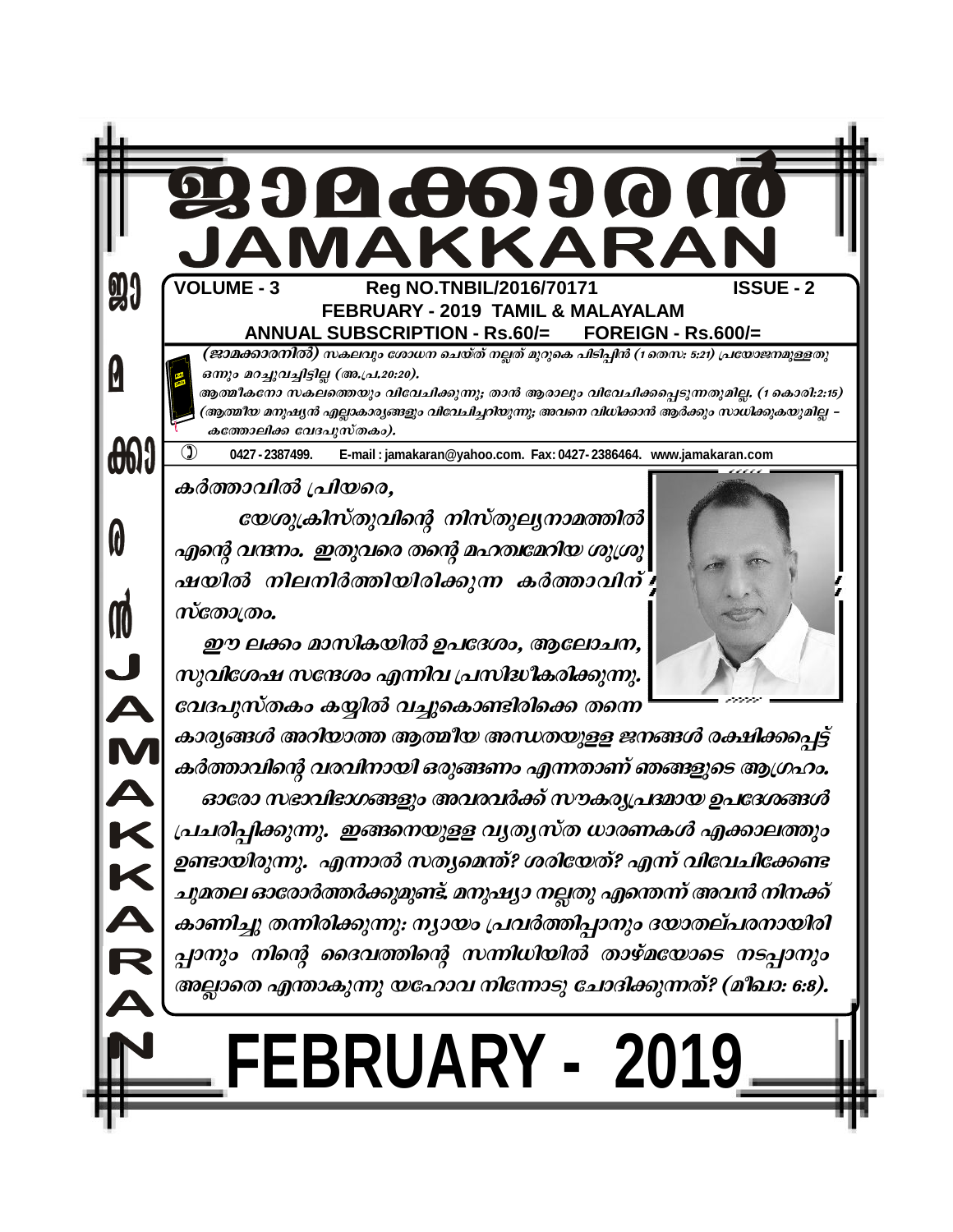www.jamakaran.com February 2019 ജാമക്കാരൻ സഭാ ചരിത്രം പരിശോധിക്കുമ്പോൾ, ഓരോ കാലഘട്ടത്തിലും സഭ കൾ ഓരോ പ്രശ്നങ്ങളിലൂടെയാണ് കടന്നുപോയത്. ആ പ്രശ്നങ്ങളെ തരണം ചെയ്വാനും ശരിയായ മാർഗ്ഗ നിർദേശം (ഉപദേശം) ലഭി ക്കാനുമായി പരിശുദ്ധാത്മാവിലൂടെ നമുക്ക് അപ്പൊസ്തലിക ഉപദേശം (റോ മർ മുതൽ യൂദാ വരെ) ലഭിച്ചിട്ടുണ്ട്. ഈ ലേഖനങ്ങളിലൂടെ ജീവിത വിശു ദ്ധി, ശുശ്രൂഷക്കാർക്കുളള മാനദണ്ഡങ്ങൾ മാതൃകകൾ തുടങ്ങി എല്ലാം നല്കിയിട്ടുണ്ട്.

തെറ്റുപറ്റിയവർ മാനസാന്തരപ്പെട്ട് തിരിഞ്ഞുവരണം. ഇങ്ങനെയുള ളവരെക്കണ്ട് മറ്റു അപ്രൈസ്തവരും യഥാർത്ഥ ദൈവം ഇവിടെയുണ്ട് എന്ന് മനസ്സിലാക്കി രക്ഷിക്കപ്പെടാൻ ഇടയാകും. ഒരു പുതിയ ജീവിതത്തിന്റെ (പുതിയ സൃഷ്ടിയുടെ അനുഭവം) ഉടമകളായിത്തീരും. രക്ഷിക്കപ്പെട്ടവർ ക്രിസ്തുവിന്റെ ന്യായസനത്തിലും; രക്ഷിക്കപ്പെടാത്തവർ വെളള സിംഹാ സന ന്യായവിധിയിലും നിന്നു കൊണ്ട് ഡോ. പുഷ്പരാജ് പറഞ്ഞു, മോഡ റേറ്റർ പറഞ്ഞു, ബിഷപ്പ് പറഞ്ഞു, അച്ഛൻ പറഞ്ഞു എന്ന് പറഞ്ഞ് ആർക്കും രക്ഷപ്പെടാനാകില്ല. അവനവൻ ശരീരത്തിൽ ഇരിക്കുമ്പോൾ ചെയ്തതു നല്ലതാകിലും തീയതാകിലും അതിനു തക്കവണ്ണം പ്രാപിക്കേണ്ടതിനു നാം എല്ലാവരും ക്രിസ്തുവിന്റെ ന്യായാസനത്തിന്റെ മുമ്പാകെ വെളിപ്പെടേണ്ട താകുന്നു. (2കൊരി. 5:21).

അനീതി ചെയ്യുന്നവൻ ഇനിയും അനീതി ചെയ്യട്ടെ; അഴുക്കുളള വൻ ഇനിയും അഴുക്കാടട്ടെ; നീതിമാൻ ഇനിയും നീതിചെയ്യട്ടെ; വിശുദ്ധൻ ഇനിയും തന്നെ വിശുദ്ധീകരിക്കട്ടെ (വെളി. 22:11).

നിങ്ങളെ ന്യായം വിധിക്കുന്നത് ദൈവം വചനം കൊണ്ടാണ്. എന്റെ വചനം കൈക്കൊളളാതെ എന്നെ തളളിക്കളയുന്നവനെ ന്യായം വിധി ക്കുന്നവൻ ഉണ്ട്; ഞാൻ സംസാരിച്ച വചനംതന്നെ ഒടുക്കത്തെ നാളിൽ അവനെ ന്യായം വിധിക്കും (യോഹ. 12:48).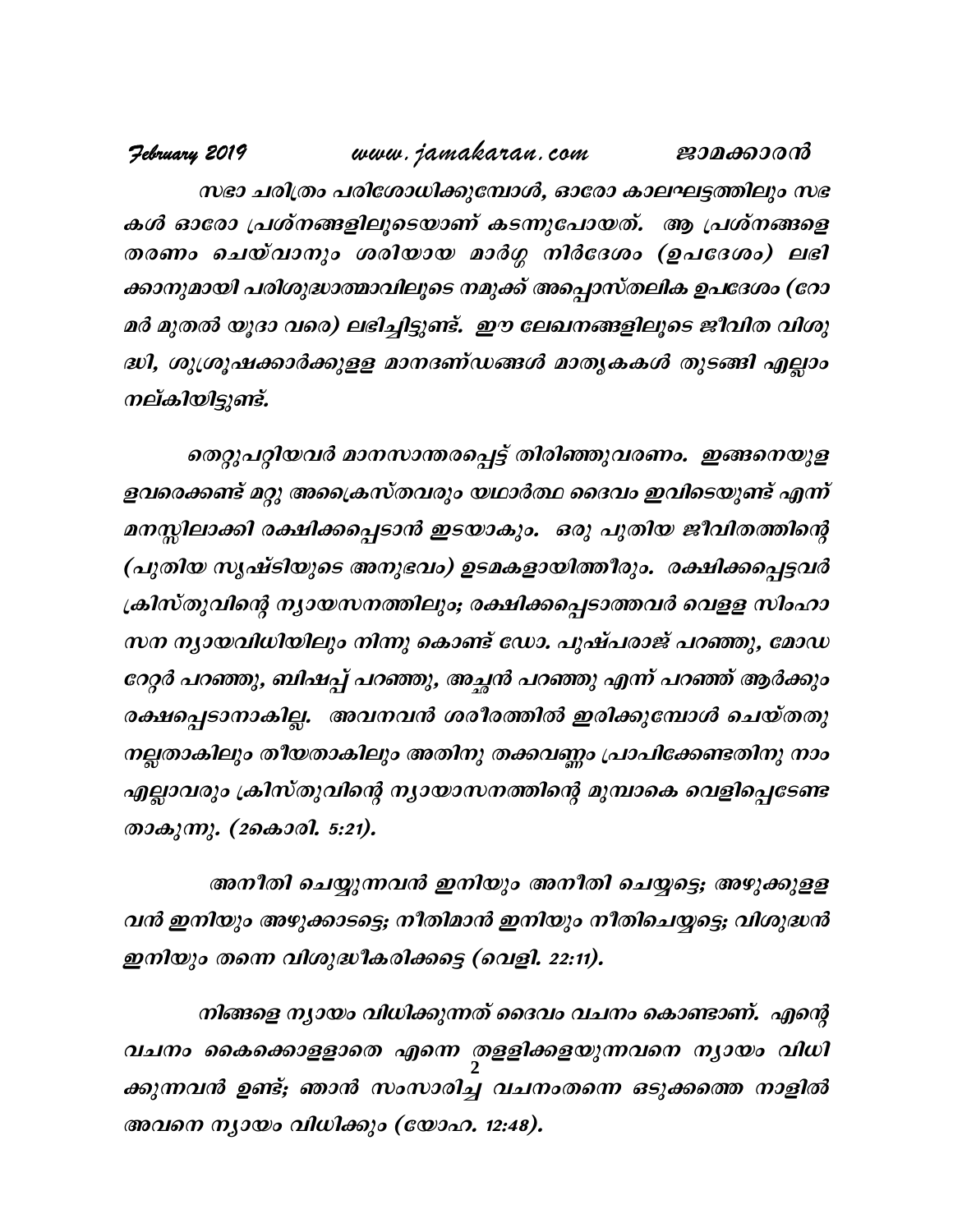February 2019 www.jamakaran.com ജാമക്കാരൻ ദൈവവചനത്തിലെ പഥ്യ ഉപദേശം വളരെ ലളിതമായി പരിശുദ്ധാത്മാ വ് നല്കിയിരിക്കുന്നു. അത് മനസ്സിലാക്കി അതിന് അനുസരിക്കുക. അല്ലാതെ ആരു പറഞ്ഞാലും അതു കേൾക്കാതിരിക്കുക; അത് ചെയ്യാതി രിക്കുക. നിങ്ങളുടെ ജീവിതം ഇഹത്തിലും പരത്തിലും ഭാഗ്യമുളളതാകാൻ, നിങ്ങളുടെ മരണം നിതൃ ജീവിതത്തിന്റെ മധുര മനോഹരമായ വാതിലാ കാൻ ഇന്നു തന്നെ സത്യ സുവിശേഷത്തിന്റെ മംഗള മണിനാദം ശ്രവിക്കു ക. ആത്മരക്ഷയുടെ അതുല്യ ആവേശാനുഭൂതി നിങ്ങളുടെ സ്ഥതമാക ട്ടെ! മാറനാഥാ!

പ്രാർഥനയോടെ,

നിങ്ങളുടെ,

ഡോ. പുഷ്പരാജ്

|                           | <b>ONLINE BANKING</b>                                  |
|---------------------------|--------------------------------------------------------|
|                           | A/c Name: Dr. M.G.E.PUSHPARAJ:                         |
| <u>(Overseas Doners):</u> |                                                        |
| 1). Bank Name :           | <b>State Bank of India</b>                             |
|                           | Srirangapalayam Branch - SALEM -1970                   |
|                           | Swift code: SBININBB637 A/c No. 10764116842,           |
|                           | (India Doners):                                        |
|                           | IFSC CODE: SBIN0001970-                                |
|                           | A/c No.10764116842                                     |
| 2) Bank Name:             | <b>CANARA BANK,</b>                                    |
|                           | (Suramangalam Branch) - 1219                           |
|                           | <u>(Overseas Doners):</u>                              |
|                           | <b>SWIFT CODE: CNRBINBBSLM - A/c No. 1219101013622</b> |
| <u>(India Doners):</u>    |                                                        |
|                           | IFSC CODE: CNRB0001219 - A/c No. 1219101013622,        |
|                           | <b>MICR CODE: 636015005.</b>                           |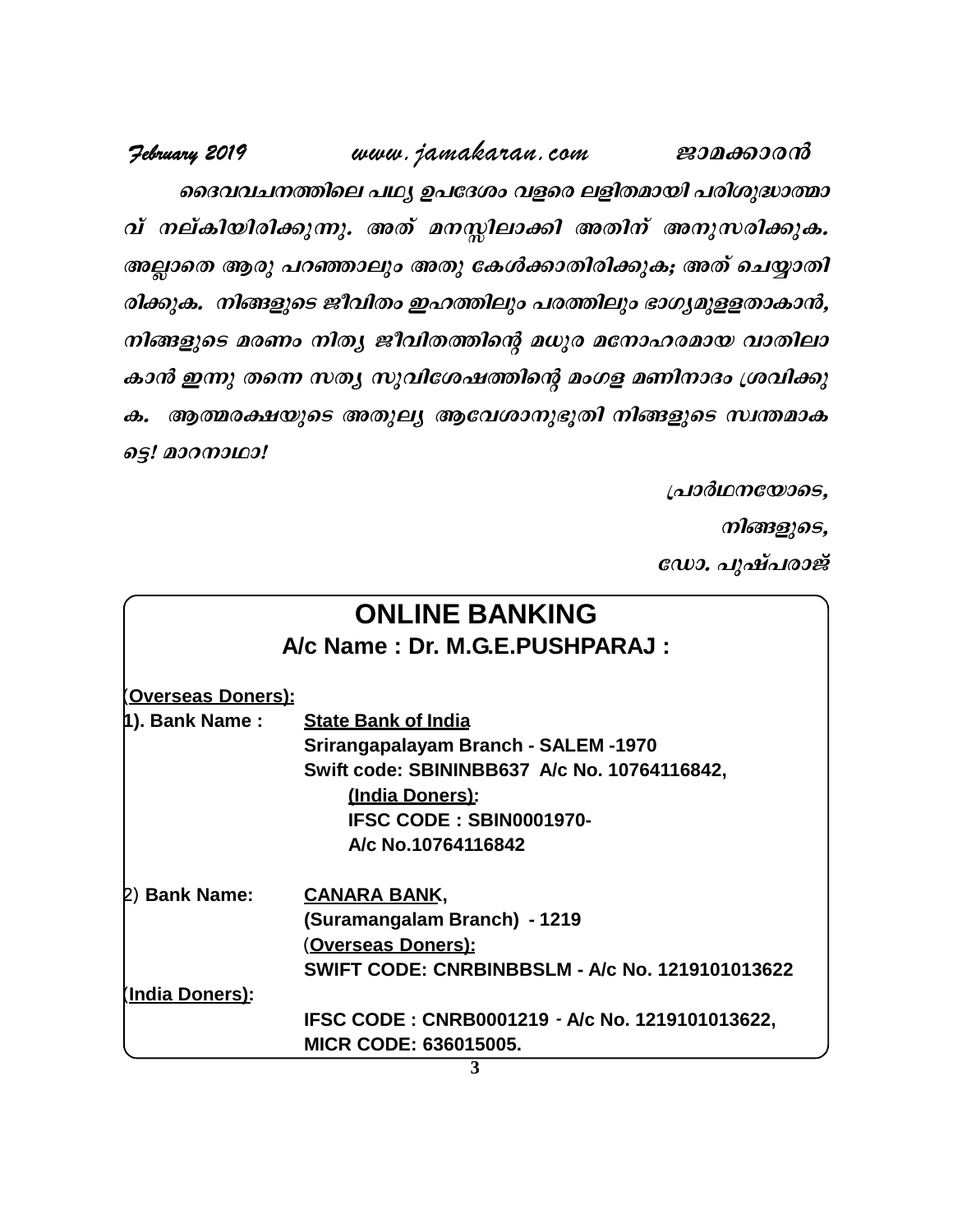# 1. പഴയ സൃഷ്ടിയും പുതിയ സൃഷ്ടിയും

ഒരുത്തൻ ക്രിസ്തുവിലായാൽ അവൻ പുതിയ സൃഷ്ടിയാകു ന്നു; പഴയതു കഴിഞ്ഞുപോയി, ഇതാ, അതു പുതുതായി തീർന്നിരിക്കുന്നു. (2കൊരി. 5:17)

ആദിയിൽ ദൈവം ആകാശവും ഭൂമിയും സൃഷ്ടിച്ചു എന്ന പ്രസ്ത ാവനയോടെയാണ് വേദപുസ്തകം ആരംഭിക്കുന്നത്. അതി മനോഹര മായി ആദിയിൽ സൃഷ്ടിക്കപ്പെട്ട ഭൂമി ഏതോ കാരണത്താൽ പാഴും ശൂന്യവുമായി ഭവിച്ചുപോയതിനാൽ അതിനെ നവീകരിച്ച് അധിവാസ യോഗൃവും ഉപയോഗയോഗൃവുമായി തീർക്കുന്ന ചരിത്ര സംഭവമാണ് ഉൽപത്തി പുസ്തകത്തിന്റെ പ്രാരംഭ ഭാഗത്തു നാം കാണുന്നത്.

പാപരഹിതനായി സൃഷ്ടിക്കപ്പെട്ട മനുഷൃൻ പാപികളും ശിക്ഷാ യോഗൃരുമായി തീർന്നുപോയെങ്കിലും ദൈവം തന്റെ അളവറ്റ കൃപ യാൽ അവരെ വീണ്ടെടുത്ത് ഫലസമ്പൂർണമായ ഒരു ജീവിതാനുഭവ ത്തിലേക്ക് നടത്തുന്ന സംഭവത്തിന്റെ നിഴലാണ് ഈ ചരിത്ര സംഭവം.

ഉൽപത്തിയിൽ പറയപ്പെടുന്ന സൃഷ്ടികളെല്ലാം ആറു ദിവസം കൊണ്ട് സൃഷ്ടിക്കപ്പെട്ടതാണെന്നും അങ്ങനെയെങ്കിൽ ഈ ലോകം ഉണ്ടായിട്ട് ഏതാണ്ട് ആറായിരത്തോളം വർഷങ്ങൾ മാത്രമേ ആയിട്ടു ളളൂ എന്നും ഈ വാകൃത്തെ ചിലർ ദുർവ്യാഖ്യാനം ചെയ്തുപോരുന്ന തായി കേട്ടിട്ടുണ്ട്. എന്നാൽ വേദപുസ്തകം അങ്ങനെ പറഞ്ഞിട്ടില്ല. ദൈവം ആകാശവും ഭൂമിയും സൃഷ്ടിച്ചത് അവിടെ കാണുന്ന ആറു ദിവസത്തെ വൃത്താന്തത്തിൽ ഉൾപ്പെടുത്തിയിട്ടില്ല. പ്രത്യുത, പാഴും ശുന്യവുമായി ഭവിച്ച ഭൂമിയെ നവീകരിച്ചെടുത്തതിന് ഉപയോഗിച്ച സമയ പരിധിയാണ് ആറു ദിവസമായി അവിടെ പറഞ്ഞിരിക്കുന്നത്.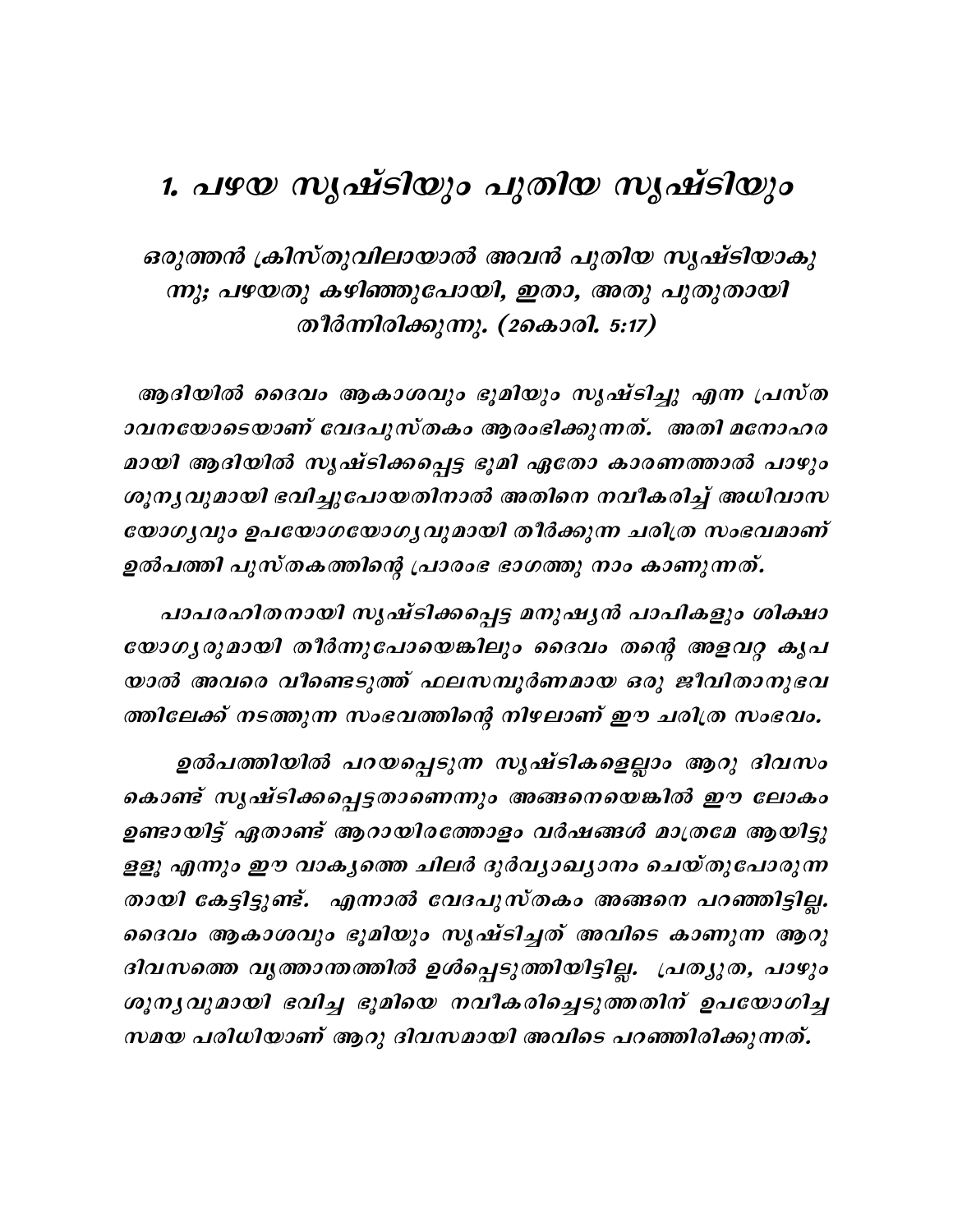www.jamakaran.com Jebruary 2019 ജാമക്കാരൻ അങ്ങനെയെങ്കിൽ നാം അധിവസിക്കുന്ന ഭൂമി ഉണ്ടായിട്ട് എത്ര കാല മായിക്കാണും എന്നു ചോദിച്ചാൽ അതിന്–ആദിയിൽ എന്ന ഉത്തരമല്ലാതെ സമയപരിധി നിശ്ചയിക്കാവുന്ന ഒരു പ്രസ്താവനയും വേദത്തിൽ കാണുകയില്ല എന്നു പറയാം. ഭൂമിയുടെ മൂന്നു വിധ അവസ്ഥയെപ്പറ്റി ഉൽപത്തി ആരംഭത്തിൽ പറയുന്നു.

### 1. ആദിയിൽ സൃഷ്ടിക്കപ്പെട്ട ഭൂമി

അന്ന് അതു അധിവാസ യോഗ്യമായിരുന്നു (യെശ. 45:18) അതിൽ പാർത്തിരുന്നത് ലൂസിഫറും കൂട്ടരും ആയിരുന്നു. യെഹ. 28, യെശ. 14 മുതലായ അധ്യായങ്ങൾ പഠിച്ചാൽ ഈ സത്യത്തിനു സ്ഥിരീകരണം ലഭിക്കും.

നീ ദൈവത്തിന്റെ തോട്ടമായ ഏദെനിൽ ആയിരുന്നു (യെശ. 28:23) എന്നു പറയുന്നത് ആദാമിനെ സൃഷ്ടിച്ച് ആക്കിയ ഏദെൻ തോട്ടത്തെയല്ല, പിന്നെയോ ആദിമ ഭൂമിയിലെ ഏദനെയാണ്.

മനോഹരമായി ആദിയിൽ സൃഷ്ടിക്കപ്പെട്ട ഭൂമി പാഴും ശൂന്യവുമായി ഭവിച്ചു എന്നതാണ് അടുത്ത പ്രസ്താവന. ഈ വിധം ഒരു ശിക്ഷാവിധി ഭൂമിക്ക് സംഭവിക്കേണ്ടതായി വന്നത് അതിലെ നിവാസികളുടെ ദുഷ്ടത നിമിത്തമാണെന്ന് വചനം പറയുന്നു(സങ്കി. 107:33; യിരെ. 4:23; യെശ. 45:18).

പുരാതന ലോകത്തെ ദൈവം ശിക്ഷിച്ചതും, സോദോം ഗോമോറായിൽ അഗ്നി വർഷിച്ചതും, ഇനി ഭൂമിയെ അഗ്നിയാൽ ശുദ്ധീകരിച്ചെടുക്കുവാൻ പോകുന്നതും അതിലെ നിവാസികളുടെ പാപം നിമിത്തമാണല്ലോ. ഇയ്യോബ് ഇതേ പറ്റി പറയുന്നതു ശ്രദ്ധിക്കുക (9:6,7) വായിക്കുക.

## 2. പാഴും ശൂന്യവുമായിത്തീർന്ന ഭൂമി

അവൻ ഭൂമിയെ സ്ഥാനത്തുനിന്ന് ഇളക്കുന്നു. അതിന്റെ തൂണുകൾ കുലുങ്ങിപ്പോകുന്നു. അവൻ സൂരൃനോടു കല്പിക്കു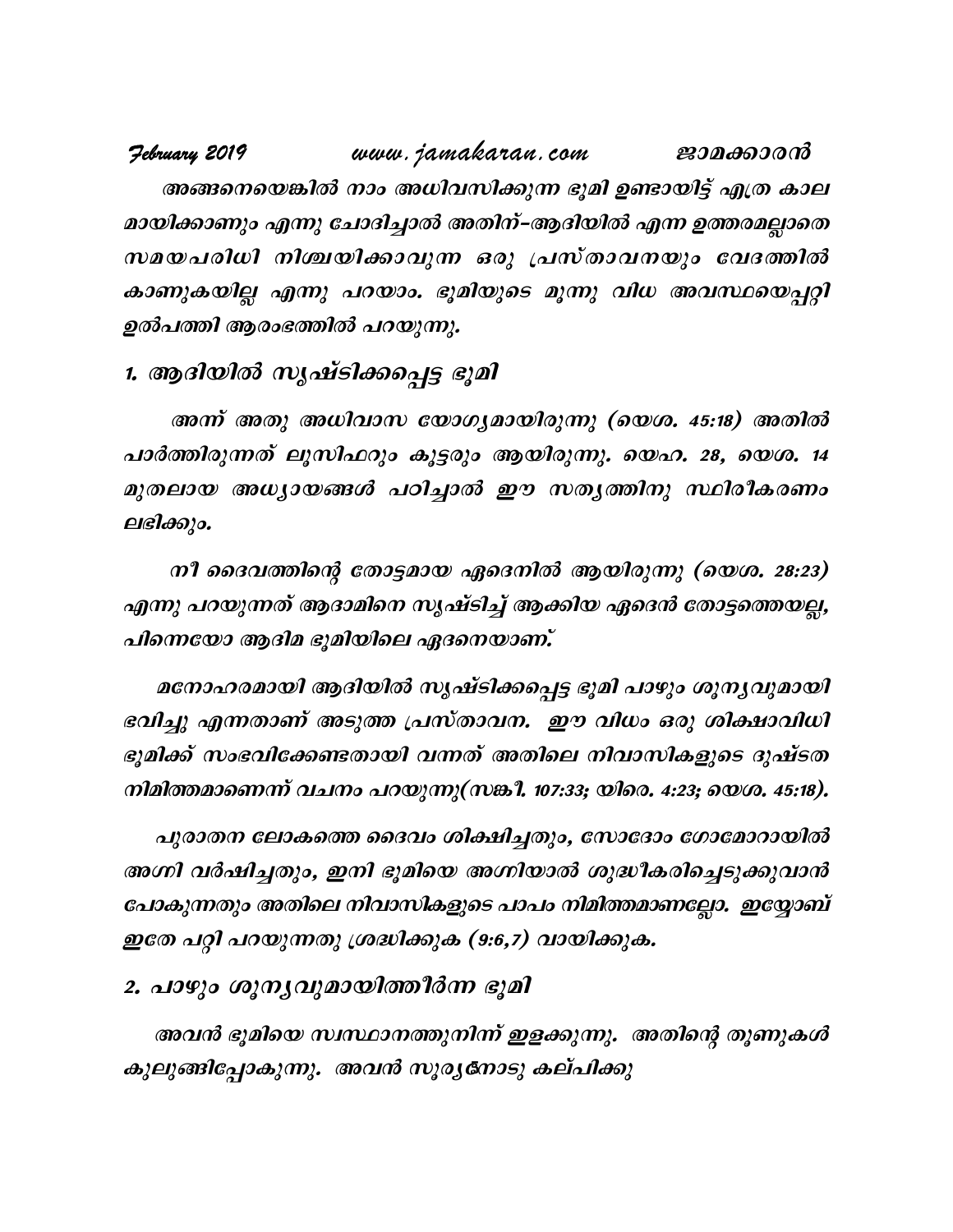www.jamakaran.com Jebruary 2019 ജാമക്കാരൻ ന്നു. അത് ഉദിക്കാതിരിക്കുന്നു. അവൻ നക്ഷത്രങ്ങളെ പൊതിഞ്ഞ് മുദ്രയി ടുന്നു. ലൂസിഫറും കൂട്ടരും ആദിമ ഭൂമിയിലെ നിവാസികളായിരുന്നു. അവർ പാപം ചെയ്തപ്പോൾ ദൈവം അവരെയും അവർ പാർത്ത ഭൂമിയെയും ശിക്ഷിച്ചു. ഭൂമിയെ സസ്ഥാനത്തുനിന്ന് ഇളക്കിക്കളഞ്ഞു. ഉദയവും അസ്ത മനവും ഉണ്ടാകാത്തവണ്ണം പൊതിഞ്ഞുകെട്ടുകയും ചെയ്തു. അങ്ങനെ ഭൂമി അതിന്റെ അച്ചുതണ്ടിൽനിന്നു മാറുകയും തൽഫലമായി ഉദയാസ്തമ നങ്ങൾ ഇല്ലാതെ ഭൂമി ഒരു ഇരുണ്ടഗോളമായിത്തീരുകയും, പാഴും ശൂന്യ വുമായി ഭവിക്കയും ചെയ്തു എന്നുളളതാണ് സംഭവത്തിന്റെ ചുരുക്കം.

എത്രനാൾ ഇപ്രകാരം ഇരുണ്ട വെള്ളങ്ങളിൽ പൃഥിനിർലീനമായി കിട ന്നെന്നറിവില്ല. എങ്കിലും, ദൈവം തന്റെ സൃഷ്ടിയെ എന്നേക്കുമായി തള്ളി ക്കളഞ്ഞില്ല എന്നുളളതിന്റെ തെളിവായി ദൈവത്തിന്റെ ആത്മാവ് വൈളള ത്തിൻ മീതെ പരിവർത്തിച്ചുകൊണ്ടിരുന്നു അഥവാ പൊരുന്നിരുന്നു എന്നു വായിക്കുന്നു. നവീകരണത്തിനുവേണ്ടിയുളള പ്രതീക്ഷ ഈ പ്രസ്താവന യുടെ ഒരു പ്രത്യേകതയാണെന്നു പറയാം.

#### 3. നവീകരിക്കപ്പെട്ട ഭൂമി

അന്ധകാരത്താൽ മൂടപ്പെട്ട് ആഴത്തിൻ കീഴിൽ ആഴ്ത്തപ്പെട്ട് പാഴും ശൂന്യവുമായിത്തീർന്ന ഭൂമിയെ ഇന്നത്തെ നിലയിൽ അധിവാസയോഗ്യമാ ക്കിത്തീർത്തു എന്നുളളതാണ് ഭൂമിയുടെ മൂന്നാമത്തെ അവസ്ഥ. അതിന്റെ പ്രാരംഭമായി വെളിച്ചം ഉണ്ടാകട്ടെ അഥവാ വെളിച്ചം ഭൂമിയിൽ വ്യാപരി ക്കട്ടെ എന്നു ദൈവം കല്പിച്ചു. അപ്പോൾ വെളിച്ചം ഭൂമിയിൽ കടന്ന് വ്യാപരി ച്ചു. അങ്ങനെ ഭൂമിക്ക് ഒരു അച്ചുതണ്ട് ഉണ്ടാക്കുകയും ഭ്രമണം തുടങ്ങുകയും ചെയ്തു. അതിന്റെ ശേഷം ഉദയാസ്തമനങ്ങൾ ഉണ്ടാകുകയും ഭൂമി ഒന്നാം ദിവസത്തിലേക്ക് പ്രവേശിക്കയും ചെയ്തു. തുടർന്ന് ആറു ദിവസം കൊണ്ട് ഭൂമി ഇന്നത്തെ അവസ്ഥയെ പ്രാപിച്ചു എന്നുളളതാണ് ചുരുങ്ങിയ ചരിത്രം.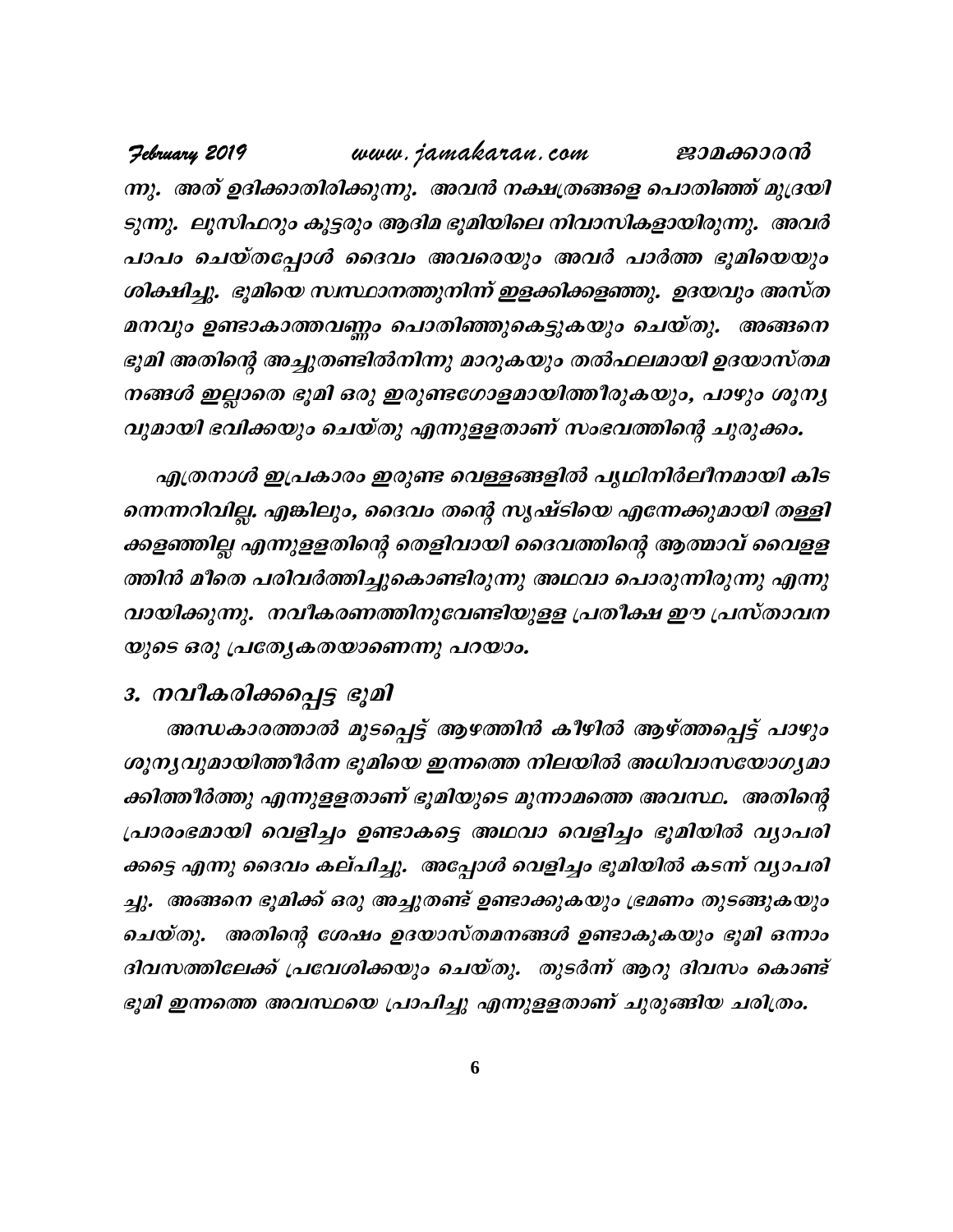**February 2019** www.jamakaran.com **Pma¡mc³** ഇതു മനുഷ്യന്റെ വീണ്ടെടുപ്പിന്റെ ഒരു ചിത്രം കൂടിയാണ്. ദൈവം മനു ഷുനെ പാപരഹിത നായും തന്റെ സാദൃ ശൃത്തിലുമാണ് സൃഷ്ടി<br>ച്ചത്. സകലവിധ സമൃദ്ധിയുടെയും കേദാരമായ തോട്ടത്തിൽ അവനെ ദൈവം *ip 3 - 4009 www.jamakaran.com ജാമക്കാരൻ*<br>"ഇതു മനുഷ്യന്റെ വീണ്ടെടുപ്പിന്റെ ഒരു ചിത്രം കൂടിയാണ്. ദൈവം മനു<br>ഷ്യനെ പാപരഹിത നായും തന്റെ സാദൃശ്യത്തിലുമാണ് സൃഷ്ടി<br>ചത്. സകലവിധ സമൃദ്ധിയുടെയും കേദാരമായ തോട്ടത്തിൽ അവനെ ദൈവം<br>പാർപ്പിച പാർപ്പിച്ചു. സകല സൃഷ്ടികളുടെ മേലും വാഴുവാനുളള അധികാരവും ദൈവം ഷുനെ ചാപരഹിതനായും തന്റെ സാദൃശൃത്തിലുമാണ് സൃഷ്ടി<br>ച്ചത്. സകലവിധസമൃദ്ധിയുടെയും കേദാരമായ തോട്ടത്തിൽ അവനെ ദൈവം<br>പാർപ്പിച്ചു. സകല സൃഷ്ടികളുടെ മേലും വാഴുവാനുളള അധികാരവും ദൈവം<br>അവനു നല്കി. ഈ വിധം ഉന്നതനാക്കപ്പെട്ട മനുഷൃൻ ദൈവ കല്പന<br> ലംഘിച്ചതിനാൽ പാപിയും ഭയമുളളവനും മരണത്തിനു വിധേയനായും തീർന്നു. മനുഷ്യന് അവകാശമായി ലഭിച്ചിരുന്ന ഭൂമിയും തന്മൂലം ശാപ ്രസ്തമായിത്തീർന്നു. ഇപ്രകാരം ദൈവത്തിൽനിന്ന് അകന്ന് ഇരുളും ആഴവും സൂചിപ്പിക്കുന്ന വിധം പാപത്തിനും നൃായവിധിക്കും അവൻ അർഹ  $\overline{m}$ ായിത്തീർന്നു. ഈവിധം മനുഷൃനു താഴ്ച സംഭവിച്ചു പോയിട്ടും ദൈവം അവനെ ഉപേക്ഷിച്ചുകളഞ്ഞില്ല. ദൈവവചനത്താലും ദൈവാത്മാവിനാലും അവനെ പുതിയ സൃഷ്ടിയാക്കിത്തീർക്കുവാൻ ദൈവം മനുഷ്യനോട് കൃപ കാണിച്ചു. പാപം പെരുകിയയിടത്ത് കൃപ അതൃന്തം വർധിച്ചു എന്നാണല്ലോ വേദസൂക്തം (റോമ. 5:20).

വിൽ ആയാൽ അവൻ പുതിയ സൃ*ഷ്ടിയാകുന്നു.* ആദാമിന്റെ പാപം ഒരു പ്രാതിനിധ്യ സഭാവമുളളതാകയാൽ അതു അവന്റെ സന്താനപരമ്പരകളെയും അങ്ങനെ മുഴുലോകത്തെയും ബാധി ച്ചുകളഞ്ഞു. മുമ്പേ നിങ്ങൾ ഇരുൾ ആയിരുന്നു (എഫേ. 5:8; 2:1) എന്നുളള<br>പ്രസ്താവനകൾ ഈ വസ്തുതയെ കാണിക്കുന്നതാണ്. എന്നാൽ ഇപ്പോഴോ<br>കർത്താവിൽ വെളിച്ചവും ഉയിർത്തെഴുന്നേറ്റവരും ആയി എന്നാണു പറയു<br>നക്. അന്ധകാരത്തിൽനിന്നു വെളിച്ചം ഉദിക് പ്രസ്താവനകൾ ഈ വസ്തുതയെ കാണിക്കുന്നതാണ്. എന്നാൽ ഇപ്പോഴോ കർത്താവിൽ വെളിച്ചവും ഉയിർത്തെഴുന്നേറ്റവരും ആയി എന്നാണു പറയു പ്രസ്താവനകൾ ഈ വസ്തുതയെ കാണിക്കുന്നതാണ്. എന്നാൽ ഇപ്പോഴോ<br>കർത്താവിൽ വെളിച്ചവും ഉയിർത്തെഴുന്നേറ്റവരും ആയി എന്നാണു പറയു<br>നത്. അന്ധകാരത്തിൽനിന്നു വെളിച്ചം ഉദിക്കട്ടെ എന്ന് അരുളി ചെയ്ത<br>ദൈവം തന്നെയാണ് ക്രിസ്തുവിന്റെ മുഖത്തു ശോ സ്കിന്റെ പരിജ്ഞാനം നമുക്കു നല്കുന്നതിന് അവിടുത്തെ വെളിച്ചം നമ്മുടെ ന്നത്. അന്ധകാരത്തിൽനിന്നു വെളിച്ചം ഉദിക്കട്ടെ എന്ന് അരുളി ചെയ്ത<br>ദൈവം തന്നെയാണ് ക്രിസ്തുവിന്റെ മുഖത്തു ശോഭിക്കുന്ന ദൈവതേജ<br>സ്നിന്റെ പരിജ്ഞാനം നമുക്കു നല്കുന്നതിന് അവിടുത്തെ വെളിച്ചം നമ്മുടെ<br>ഹൃദയങ്ങളിൽ പ്രകാശിപ്പിച്ചത് (2കൊ <sub>(</sub>കിസ്തീയ ജിവിതത്തിന്റെ ഒന്നാം ദിവസം തുടങ്ങിയത്. ഒരുത്തൻ ക്രിസ്തു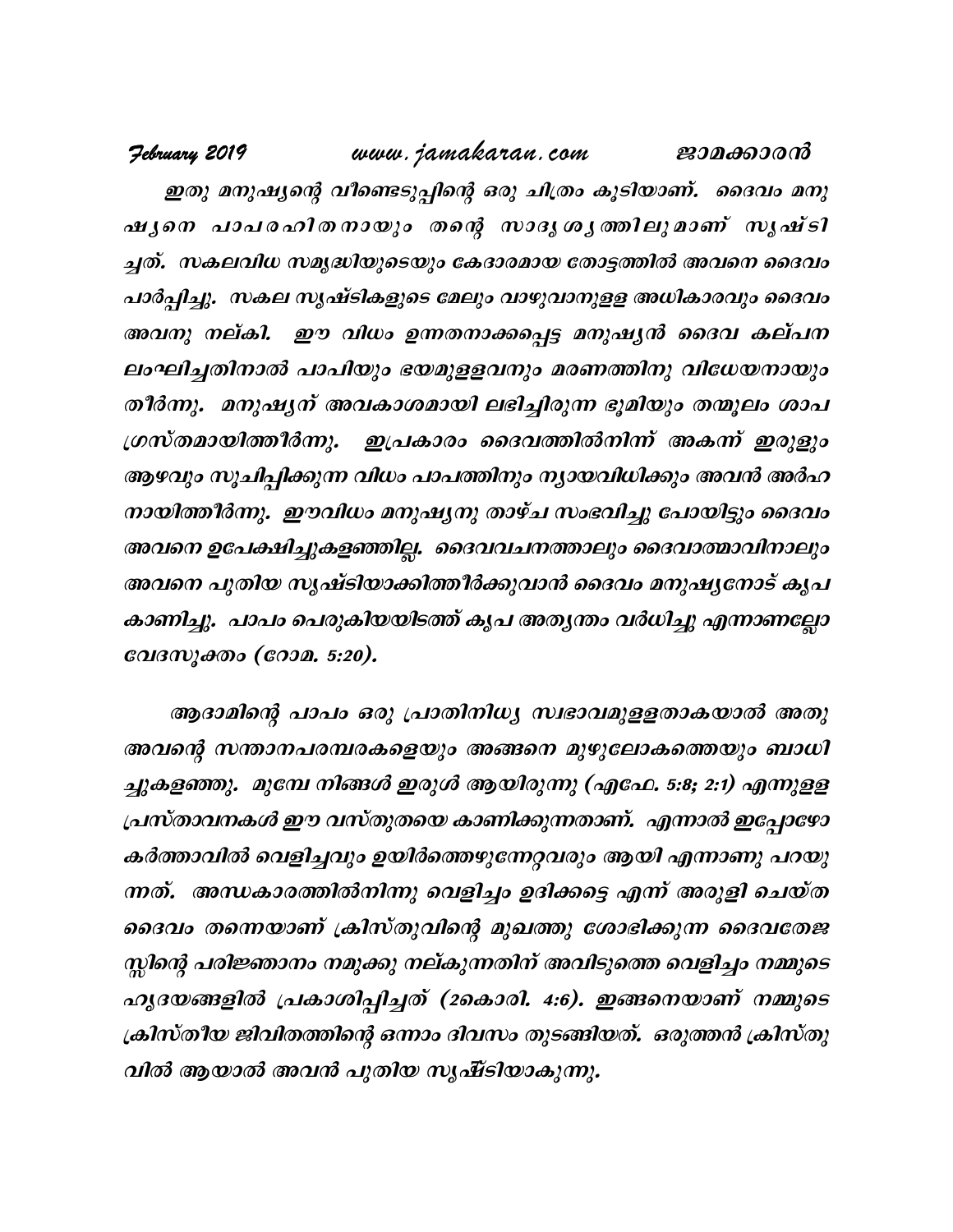www.jamakaran.com February 2019 ജാമക്കാരൻ പഴയതു കഴിഞ്ഞുപോയി. അങ്ങനെ അവന്റെ പേരു കുഞ്ഞാടിന്റെ ജീവ പുസ്തകത്തിൽ എഴുതപ്പെടുന്നു (ലൂക്കൊ. 10:20). അതുവരെയുളള കാലം അറിയായ്മയുടെ കാലമായി ദൈവം തള്ളിക്കളയുന്നു (പ്രവൃ. 17:30).

പുറപ്പാട് 12-ൽ അതിന്റെ മറ്റൊരു നിഴൽ കാണുന്നു. യിസ്രായേൽജനം നാനൂറിൽപരം വർഷങ്ങൾ മിസ്രയീമിൽ ഫറവോന്റെ അടിമത്തത്തിൻ കീഴി ലായിരുന്നു. എന്നാൽ അവിടെനിന്ന് അവരെ വിടുവിക്കുമ്പോൾ പറഞ്ഞ ത്, ഈ മാസം നിങ്ങൾക്ക് മാസങ്ങളുടെ ആരംഭമായി ആണ്ടിൽ ഒന്നാം മാസം ആയിരിക്കണം എന്നാണ്. ഏഴാം മാസത്തിലാണ് ഇതു ദൈവം പറ ഞ്ഞത്. ഏഴാം മാസമായ ആബീബ് അപ്പോൾ മുതൽ അവരുടെ ചരിത്രത്തിന്റെ ഒന്നാം മാസമായി എണ്ണുവാൻ തുടങ്ങി.

മിസ്രയീം ജീവിതത്തിന്റെ തുടർച്ചയല്ല അവരുടെ കനാൻയാത്ര എന്ന് ദൈവം അവരെ പഠിപ്പിച്ചു. അവരുടെ ഉത്സവത്തോടുകൂടെ ആണ്ട്, മാസം, തീയതി പോലും പുതുതായിത്തീർന്നു. ക്രിസ്തു ഉള്ളിൽ വരുമ്പോൾ ഉണ്ടാ കുന്ന മാറ്റം എത്രയോ വലിയതാണ്.

ഇരുളും വെളിച്ചവും വെളിച്ചത്താൽ നിയന്ത്രിക്കപ്പെട്ടു. വെളിച്ചം എങ്ങും വ്യാപിച്ചു. ഉദയാസ്തമനങ്ങൾ ഉണ്ടായി. ഭൂമി നവീകരണത്തിന്റെ പാത യിൽ വന്നു. അങ്ങനെ ഒന്നാം ദിവസമായി. ക്രിസ്തുവിനെയാണ് ഈ വെളിച്ചം സൂചിപ്പിക്കുന്നത്. അവൻ ഏതു മനുഷ്യനെയും പ്രകാശിപ്പിക്കുന്ന സത്യവെളിച്ചമാണ്. ഈ അത്ഭുതപ്രകാശം സ്നേഹിതാ, നിന്റെ ഹൃദയ ത്തിൽ കടന്നുവന്നിട്ടുണ്ടോ? യേശുവിനെ കർത്താവും രക്ഷിതാവുമായി ഇപ്പോൾ തന്നെ ഹൃദയം കൊണ്ട് വിശ്വസിച്ച് വായ്കൊണ്ട് ഏറ്റു പറയു മോ? എന്നാൽ നീ രക്ഷിക്കപ്പെടും (റോമ. 10:9). അപ്പോൾ നിന്നെ നോക്കി നല്ലത് എന്ന് ദൈവം പറയും.

ഈ ചരിത്രത്തിൽ നാം പ്രത്യേകം കുറിക്കൊള്ളേണ്ട ചില കാരൃങ്ങൾ ഉണ്ട്. അതു നമ്മുടെ ക്രിസ്തീയ ജീവിതത്തിന്റെ പുരോ ഗതിക്ക് അതൃന്താപേക്ഷിതമാകയാൽ ഇവിടെ ഓർമിപ്പിക്കുന്നു. ഉൽപത്തി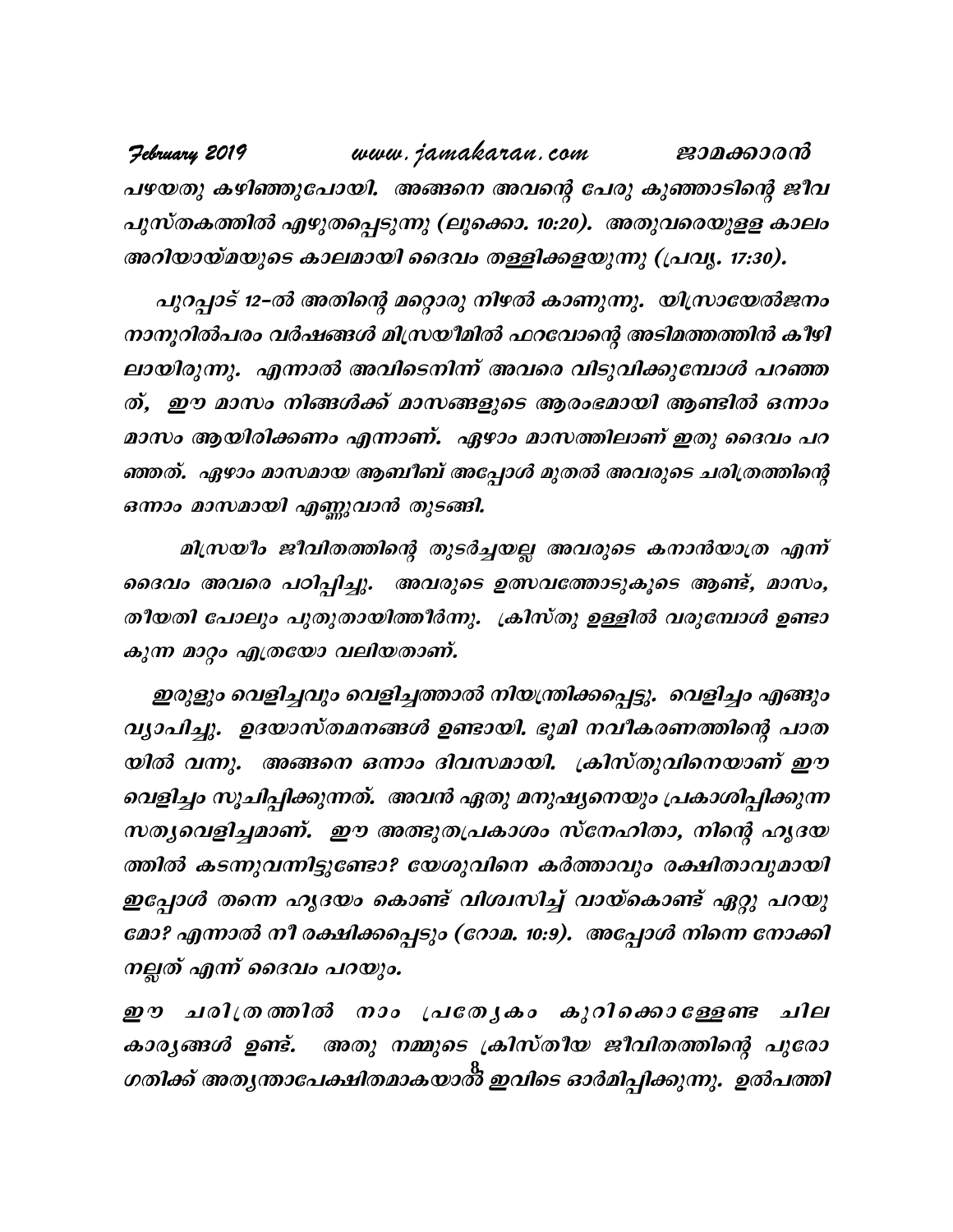**February 2019** www.jamakaran.com **Pma¡mc³** ഒന്നാം അദ്ധ്യായം ''  $\;$  ൈദ $\;$ വം'' എന്ന പദത്തെക്കൊണ്ട് നിറഞ്ഞിരിക്കുന്ന അദ്ധ്യായമാണ്. ആ വാക്ക് ഏതാണ്ട് മുപ്പതു പ്രാവശ്യത്തോളം അവിടെ കാണുന്നുണ്ട്. അതുപോലെ നമ്മുടെ ജീവിതത്തിലും ദൈവം നിറഞ്ഞിരി ക്കേണ്ടതാണ്. നാം ദൈവത്തിലും ദൈവം നമ്മിലും വസിക്കുന്ന അനുഭവ മാണ് ഉയർന്ന ക്രിസ്തീയ അനുഭവം. ദൈവം കല്പിച്ചു അങ്ങനെ തന്നെ സംഭവിച്ചു എന്ന് പത്തു പ്രാവശ്യം പറഞ്ഞിരിക്കുന്നു. ദൈവം തന്റെ ജന ത്തോടു കല്പിക്കുന്നവനാണ്. നമ്മോടുളള എല്ലാ കല്പനകളുടെയും കാര  $\bm{y}$ ത്തിൽ; അങ്ങനെ തന്നെ സംഭവിച്ചു എന്നു പറവാൻ ഇടയാകണം.

ഒരു കല്പന മാത്രമല്ല, എല്ലാ കല്പനകളും ഒന്നാം ദിവസം മാത്രമല്ല, *തോടു കല്പിക്കുന്നവനാണ്. നമ്മോടുളള എല്ലാ കല്പനകളുടെയും കാര*<br>ൃ*ത്തിൽ, അങ്ങനെ തന്നെ സംഭവിച്ചു എന്നു പറവാൻ ഇടയാകണം.<br>ഒരു കല്പന മാത്രമല്ല, എല്ലാ കല്പനകളും ഒന്നാം ദിവസം മാത്രമല്ല,<br>എല്ലാ ദിവസവും നാം അനുസരിക്കണം. അനുസരണമാണ് അനുഗ* ത്തിനു കാരണം. നല്ലത് എന്ന് പറഞ്ഞു തുടങ്ങിയ ചരിത്രം എത്രയും നല്ലത് ് കല്പന മാത്രമല്ല, എല്ലാ കല്പനകളും ഒന്നാം ദിവസം മാത്രമല്ല,<br>എല്ലാ ദിവസവും നാം അനുസരിക്കണം. അനുസരണമാണ് അനുഗ്രഹ<br>ത്തിനു കാരണം. നല്ലത് എന്ന് പറഞ്ഞു തുടങ്ങിയ ചരിത്രം എത്രയും നല്ലത്<br>എന്ന് ദൈവം കണ്ടു എന്നു പറഞ്ഞാണ് അവസാനിപ ക്രിസ്തീയ ജീവിതത്തിന്റെ എല്ലാ ഘട്ടങ്ങളെയും കുറിച്ച് നല്ലത് എന്നു പറ വാനിടയായാൽ എത്രയും നല്ലത് എന്ന സാക്ഷ്യത്തോടെ തിരശ്ശീലയ്ക്കപ്പു റത്തേക്ക് കടന്നുചെല്ലുവാനിടയാകും.

# **E - Mail**

ജാമക്കാരൻ മാസിക ആവശ്യപ്പെടുന്നവരും പ്രാർത്ഥനാ  $\rm E$  -  $\rm Mail$ <br>ജാമക്കാരൻ മാസിക ആവശ്യപ്പെടുന്നവരും പ്രാർത്ഥനാ<br>വിഷയങ്ങൾ എഴുതി അറിയിക്കുന്നവരും ബാങ്ക് വഴിയായി<br>പണം അയയ്ക്കുന്നവരും തങ്ങളുടെ പൂർണ്ണ വിലാസത്തോ<br>ടൊപ്പം ഫോൺ നമ്പരും കൂടി എഴുതി അയച്ച് സഹായിക്കണം.  $E$  - Mall<br>ജാമക്കാരൻ മാസിക ആവശ്യപ്പെടുന്നവരും പ്രാർത്ഥനാ<br>വിഷയങ്ങൾ എഴുതി അറിയിക്കുന്നവരും ബാങ്ക് വഴിയായി<br>ഓപ്പം ഫോൺ നമ്പരും കൂടി എഴുതി അയച്ച് സഹായിക്കണം.<br>എങ്കിൽ ഉടനെതന്നെ മറുപടി അയയ്ക്കുവാൻ കഴിയും. നിങ്ങ ടൊപ്പം ഫോൺ നമ്പരും കൂടി എഴുതി അയച്ച് സഹായിക്കണം. എങ്കിൽ ഉടനെതന്നെ മറുപടി അയയ്ക്കുവാൻ കഴിയും. നിങ്ങ ളുടെ വിലാസത്തിൽ മാറ്റമുണ്ടെങ്കിൽ പഴയവിലാസവും പുതിയ വിലാസവും എഴുതി അറിയിക്കണം.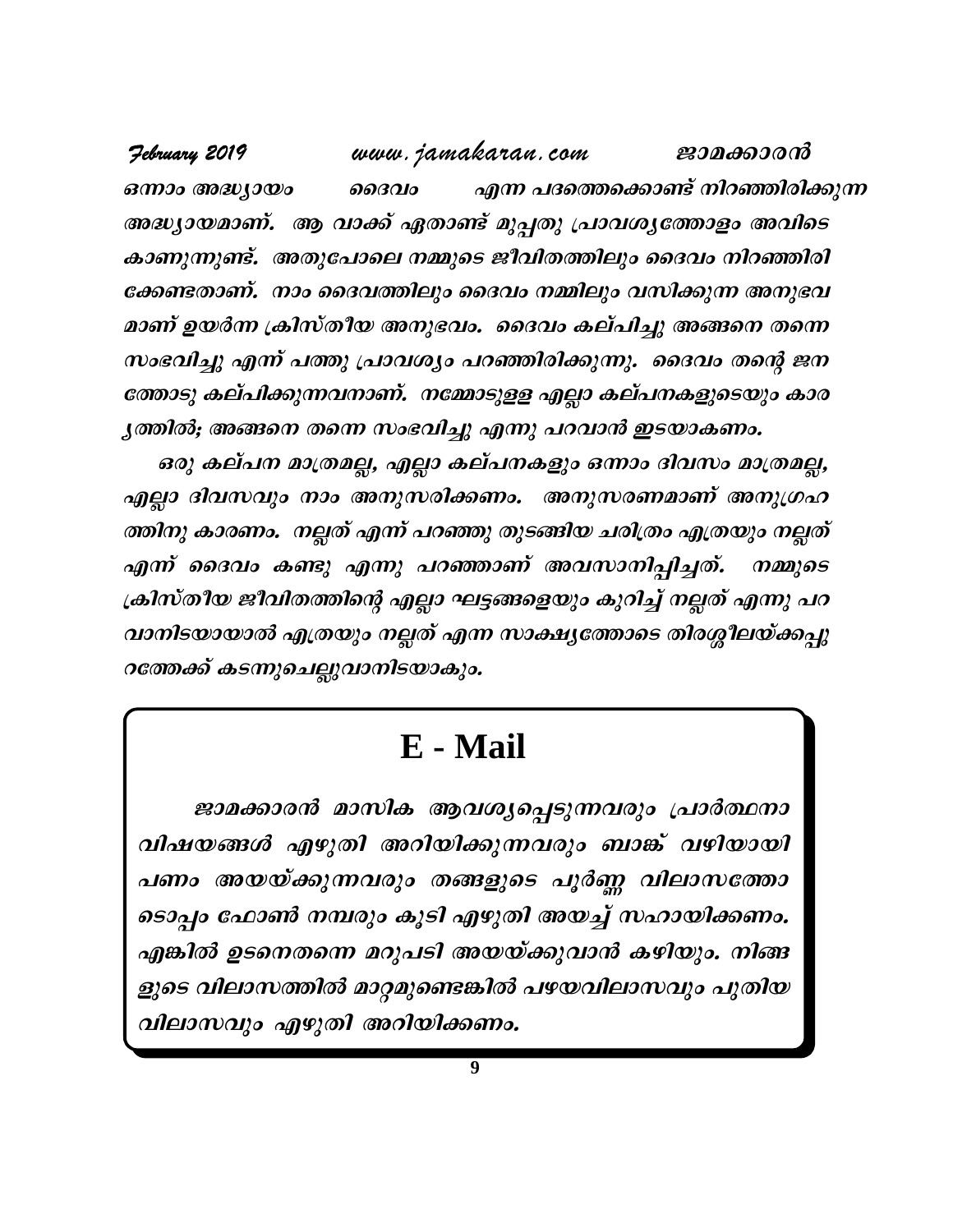## February 2019 www.jamakaran.com ജാമക്കാരൻ സാക്ഷ്യമില്ലാത്ത വാർത്തകൾ - ചില ആലോചനകൾ! C.S.I. Moderator ജയിലിൽ അടയ്ക്കപ്പെട്ടു

ആന്ധ്രാപ്രദേശിലെ കൃഷ്ണാ ഗോദാ വരി C.S.I. Diocese ലെ ബിഷപ്പും Moderator 2000 Day Most. Rev. Gowda Devasirvadam ലിലായി. ഇദ്ദേഹം പദവിയിലിരുന്ന *പ്പോൾ ആസ്രയിൽ* Eloor *എന്ന സ്ഥലത്ത്* വർഷങ്ങൾക്ക് മുമ്പ് മിഷനറികൾ വാങ്ങി ക്കൊടുത്ത Schoolലെ സ്ഥലം വിറ്റതിൽ z കോടി രൂപ വെട്ടിപ്പ് നടത്തി തന്റെ അരീൗര്ത് വരവ് വച്ചു. ഇതു കൂടാതെ ധാരാളം അഴിമതി കേസുകൾ ഇപ്പോഴും



**Most. Rev. Gowda Devasirvadam** 

നിലവിലുണ്ട്. മുമ്പ് നടന്ന ഒരു കൊലക്കേസിലും ഇദ്ദേഹം ഉൾപ്പെട്ടിരിക്കുന്നു എന്ന് പറയപ്പെടുന്നു. ആ കേസുകൾ ഇപ്പോഴും നിലവിലുണ്ട്.

ഇതിൽ ആശ്ചര്യം എന്തെന്നാൽ, പ്രസംഗിക്കാനുള്ള പ്രത്യേകം താലന്ത് ലഭിച്ച വൃക്തിയാണ് Moderator അവർകൾ. ഇദ്ദേഹത്തിന്റെ പ്രസംഗം കേൾക്കാൻ മാസത്താറും നടക്കുന്ന ശുശ്രൂകരുടെ യോഗത്തിലേക്കു അച്ഛ ന്മാർ താല്പര്യത്തോടെ വരുമായിരുന്നു. ഇദ്ദേഹം C.S.I. Synod ന്റെ ടലരുലമ്യു ആയും പ്രവർത്തിച്ച വൃക്തിയാണ്.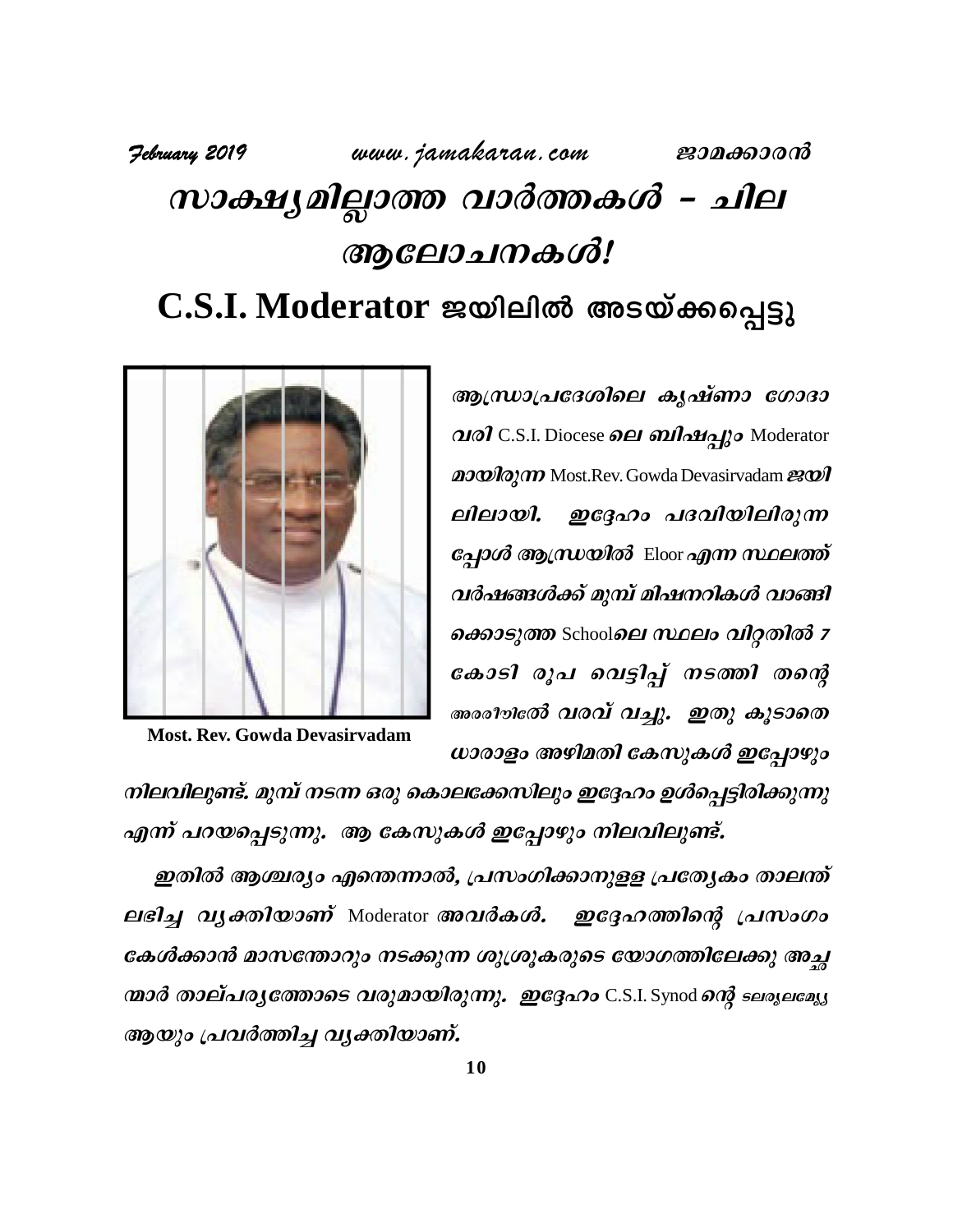www.jamakaran.com February 2019 ജാമക്കാരൻ സഭയുടെയും മിഷൻ വക സ്ഥാപനങ്ങളുടെയും നിലങ്ങളെ വിറ്റ് തങ്ങ ളുടെ പേരിൽ കാശാക്കിയവരൊക്കെ അതിന്റെ ശിക്ഷ ധാരാളമായി അനു ഭവിച്ചുകൊണ്ടിരിക്കുന്നത് വായനക്കാർക്ക് അറിയാമല്ലോ. ഇതിനാൽ സാക്ഷ്യം നഷ്ടപ്പെടുന്നു.

ദൈവനാമത്തിന് അപമാനം വരുന്ന, സാക്ഷ്യക്കുറവുണ്ടാക്കുന്ന വാർത്തകളെ നൽകിയാൽ അത് നേതാക്കൾക്കെതിരായ വൃക്തി ഹ തൃയെന്ന് പറഞ്ഞു നടക്കുന്നത് ശരിയാണോ? തെറ്റുണ്ടെങ്കിൽ അത് തിരു ത്തപ്പെടേണ്ടതും; ഇനി സംഭവിക്കാതിരിക്കാനുളള മുൻ കരുതലുകൾ എടു ക്കുകയുമല്ലേ ചെയ്യേണ്ടത്. ആരെയും അപമാനിക്കണം എന്നത് എന്റെ ലക്ഷ്യമേയല്ല. മറിച്ച്, ഈ വക വാർത്തകൾ ലോക മനുഷ്യർ പല മാധ്യ മങ്ങളിലൂടെ അറിയുമ്പോൾ അത് ദൈവനാമത്തിന് എന്തെല്ലാം അപമാന ങ്ങൾ ഉണ്ടാക്കുന്നു എന്ന് വായനക്കാർ ചിന്തിച്ചിട്ടുണ്ടോ? ക്രിസ്തു മത ത്തിന്റെ ഈവക പദവികൾ അവർക്ക് ലഭിച്ചത് ഇമ്മാതിരിയുളള സാമ്പ ത്തിക തിരിമറികൾ നടത്തുവാനാണോ? അതോ വിശ്വാസികളെ ശുശ്രൂ ഷിക്കുവാനോ? കഷ്ടമെന്ന് പറയട്ടെ, ഈ പദവികൾ ഒരു ശർക്കരപാനി ക്കുടം എന്നറിഞ്ഞ് കാശു കൂടുതൽ കൊടുത്താണ് പദവികൾ നേടുന്നത്.

മുൻ ങരലുമദൂമാരായ സുഗന്ധർ, ദേവകടാക്ഷം എന്നിവരുടെ കാലയ ളവിൽ ബിഷപ്പ് പദവി ലഭിച്ചവരൊക്കെ കോടികൾ വിതച്ചിട്ടാണ് ആ പദവി നേടിയെടുത്തത് (അതിന് കാശുകൾ ധാരാളമായി നല്കിയ വൃക്തികളെ എനിക്കു നേരിട്ടറിയാം). എത്ര തുകകൾ എത്ര സഭകളിൽ നിന്ന് നേരിട്ട് പോയി എന്ന് പരസ്യപ്പെടുത്തിയ C.S.I. സഭകളും നമുക്ക് ചുറ്റും ഉുണ്ട്. ഒരു ഡയോസിസിൽ രണ്ട് ഗ്രൂപ്പുകൾ ഒന്നേകാൽ കോടി; ഒന്നരകോടി എന്നീ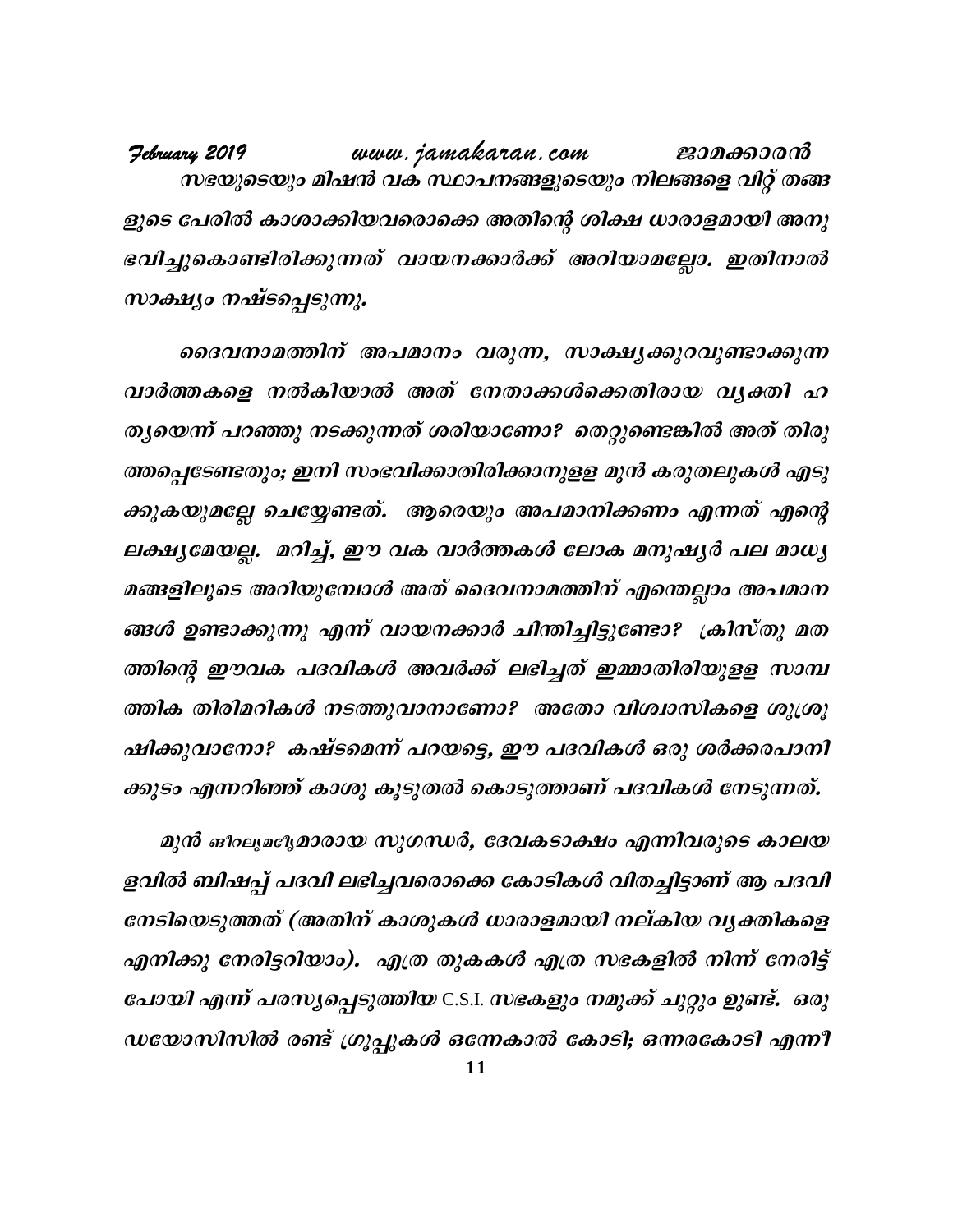www.jamakaran.com February 2019 ജാമക്കാരൻ തുകകൾ കയ്യിൽ വച്ച് ബിഷപ്പ് (മോഡറേറ്റർ) ബംഗ്ലാവിന് ചുറ്റും കറങ്ങി യതും; അവർ ബിഷപ്പിന്റെ മകനോട് സംസാരിച്ചതും Voice Record ആയിരി ക്കുന്നു. ഇതിൽ ഏത് ഗ്രൂപ്പിന്റെ കാശുവാങ്ങി അവരുടെ പ്രതിനിധിയെ ബിഷപ്പാക്കി എന്നതിനുളള സാക്ഷികൾ ഇപ്പോഴുമുണ്ട്. ഇങ്ങനെ പദവി നേടിയ വൃക്തികൾ ഡയോസിസിനെ ആത്മീയ അഭിവൃദ്ധിയിലേക്ക് നയി ക്കേണ്ടതിന് പകരം ദുരുപദേശങ്ങളെ സഭയിൽ വിതയ്ക്കുന്നതും നാം കണ്ടു കൊണ്ടിരിക്കുകയാണല്ലോ.

കഴിഞ്ഞ നാളുകളിൽ tsunami സാമ്പത്തിക വെട്ടിപ്പിൽ Synod Secretary ജയി *ലിൽ അടയ്ക്കപ്പെട്ടതും ആ നാളുകളിലെ* Bishop മാർ CBI അന്വേഷണ വല യത്തിലായതും വായനക്കാർ ഓർക്കുന്നുണ്ടല്ലോ!

ഈ വക കാരൃങ്ങൾ മാസികയിലൂടെ വായനക്കാർ വായിക്കുന്നതു കൊണ്ട് സഭയ്ക്കും വിശ്വാസികൾക്കും എന്താണ് നേട്ടം? സഭയിലെ ചുമ തലപ്പെട്ട വ്യക്തികളിൽ എന്ത് മാറ്റം ഉണ്ടായി? എന്ത് നടപടികൾ എടുക്ക  $\partial q$ 

സഭാ ജനങ്ങൾക്ക് ഒന്നും ചെയ്യാനില്ലേ? തങ്ങൾക്ക് നല്ല ഇടയന്മാരെ ലഭിക്കാനായി പ്രാർഥിക്കാം. പ്രാർഥന കേൾക്കുന്ന ദൈവം പഥ്യോപദേശ ത്തിന്റെ പച്ചയായ പുല്പുറങ്ങളിലേക്ക് നിങ്ങളെ നടത്തി സ്ഥ്ഥതയുളള വെളളമായ പരിശുദ്ധാത്മ സതോഷത്തിന്റെ കൂട്ടായ്മയും നല്കും.

ആടുകളെക്കുറിച്ച് യാതൊരു ചിന്തയുമില്ലാത്ത (യെഹസ്ക്കേൽ 34–ാം അദ്ധ്യായം) ഇടയന്മാർക്ക് ഞാൻ കണ്ണിലെ കരടാണ്. ആത്മീയരായ ഇടയ ന്മാരും സഭകളും പ്രതികരിക്കാതെ ഒളിഞ്ഞിരിക്കുന്നു. ഇത് ശരിയല്ല. പരി ശുദ്ധാത്മാവ് സത്യാത്മാവാണ്. അവിടുന്ന് സത്യത്തിലേക്കു വഴി നടത്തുന്ന  $12$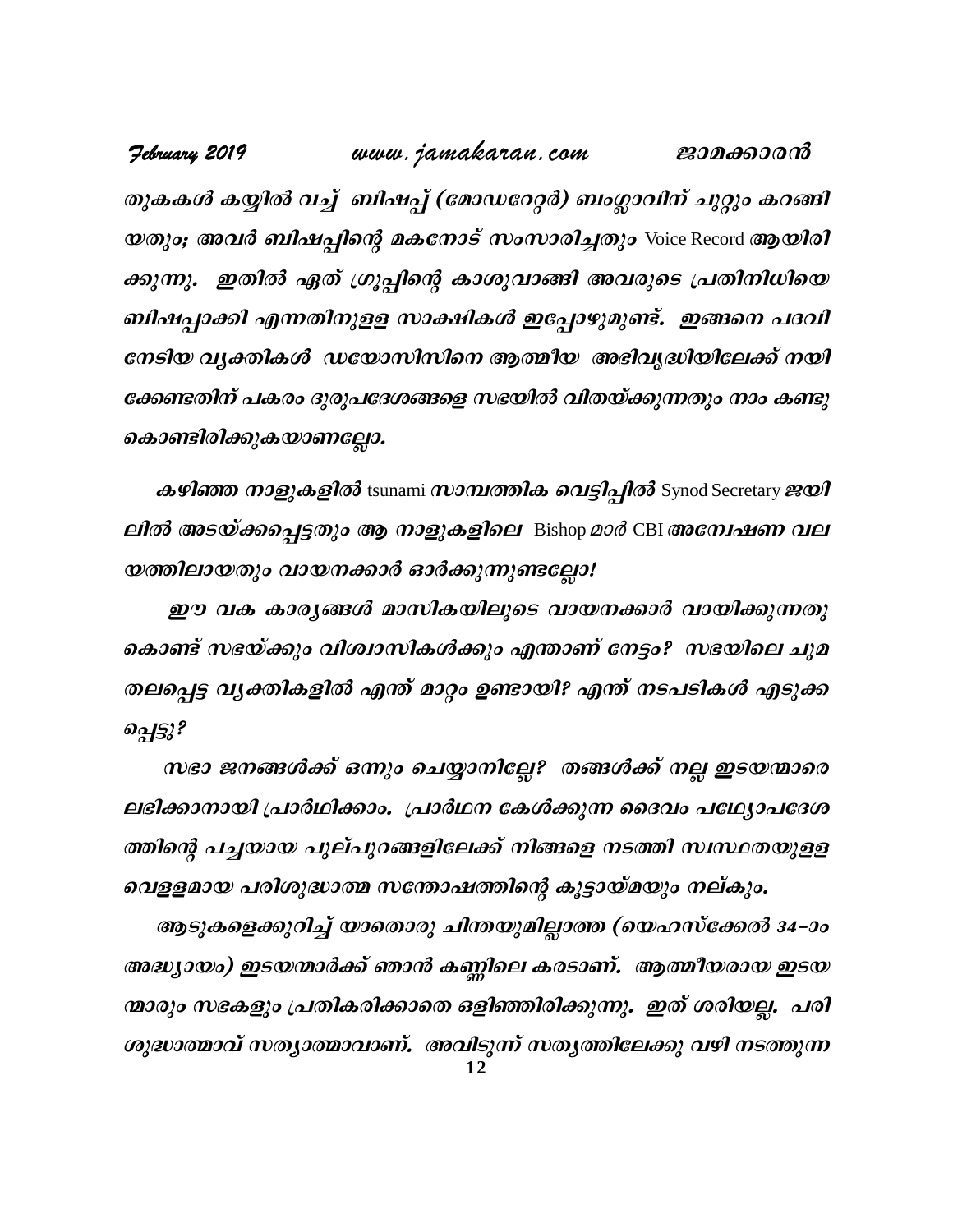**February 2019** www.jamakaran.com **Pma¡mc³** ദൈവമാണ്. പഴയ നിയമ കാലത്ത് ഇസ്രയേൽ ജനതയും പുതിയ നിയമം നിലവിലിരിക്കുന്ന സഭയുടെ ഇക്കാലത്തും ദൈവ ജനം വചനത്തിൽ നിന്നും, ലക്ഷ്യത്തിൽ നിന്നും വ്യതിചലിച്ചുപ്പോയപ്പോൾ ഒക്കെ തിരുത്തൽ ദൈവമാണ്. പഴയ നിയമ കാലത്ത് ഇസ്രയേൽ ജനതയും പുതിയ നിയമം<br>നിലവിലിരിക്കുന്ന സഭയുടെ ഇക്കാലത്തും ദൈവ ജനം വചനത്തിൽ<br>നിന്നും, ലക്ഷ്യത്തിൽ നിന്നും വ്യതിചലിച്ചുപ്പോയപ്പോൾ ഒക്കെ തിരുത്തൽ<br>ശക്തികളായി വ്യക്തികളെയും, ചെറിയ കൂട്ടങ്ങള ല്പ്പിച്ചിട്ടുണ്ട്. നിന്നും, ലക്ഷ്യത്തിൽ നിന്നും വ്യതിചലിച്ചുപ്പോയപ്പോൾ ഒക്കെ തിരുത്തൽ<br>ശക്തികളായി വ്യക്തികളെയും, ചെറിയ കൂട്ടങ്ങളെയും ദൈവം എഴുന്നേ<br>ല്പ്പിച്ചിട്ടുണ്ട്.<br>നിരന്തരമായ പ്രാർഥന, യാചന എന്നിവയിലൂടെ നിങ്ങൾ ദൈവ<br>പക്ഷത്ത് ചേരുമെങ്കിൽ, ദൈവം

പക്ഷത്ത് ചേരുമെങ്കിൽ, ദൈവം തന്റെ പ്രവൃത്തി തുടങ്ങും. ആദ്യം ന്യായ വിധിയും പിന്നെ ശുദ്ധികലശവും. ഒരു വശത്ത് ഇടയന്മാരില്ലാത്ത ആടു കൾ, മറുവശത്ത് കൂട്ടത്തിൽ ചേരാത്ത (പാതാളത്തിലെ) ആടുകളുടെ നീണ്ട  $\eta$ വിധിയും പിന്നെ ശുദ്ധികലശവും. ഒരു വശത്ത് ഇടയന്മാരില്ലാത്ത ആടു<br>കൾ, മറുവശത്ത് കൂട്ടത്തിൽ ചേരാത്ത (പാതാളത്തിലെ) ആടുകളുടെ നീണ്ട<br>- ഒരു മാറ്റം ഈ കാലഘട്ടത്തിന്റെ അനിവാര്യമാണ്. ലോകമോഹവും,<br>കൺ മോഹവും, ജഡമോഹവും പടർന്നു പന്തലിച്ചു നി

കൺ മോഹവും, ജഡമോഹവും പടർന്നു പന്തലിച്ചു നില്ക്കുന്ന സഭയിൽ, സഭാകാന്തൻ ശുദ്ധിക്രിയ തുടങ്ങും. ഞാൻ സാക്ഷാൽ മുന്തിരിവളളിയും എന്റെ പിതാവ് തോട്ടക്കാരനും ആകുന്നു. എന്നിൽ കായിക്കാത്ത കൊമ്പൊ കൺ മോഹവും, ജഡമോഹവും പടർന്നു പന്തലിച്ചു നില്ക്കുന്ന സഭയിൽ,<br>സഭാകാന്തൻ ശുദ്ധിക്രിയ തുടങ്ങും. ഞാൻ സാക്ഷാൽ മുന്തിരിവളളിയും<br>എന്റെ പിതാവ് തോട്ടക്കാരനും ആകുന്നു. എന്നിൽ കായിക്കാത്ത കൊമ്പൊ<br>ക്കെയും അവൻ നീക്കിക്കളയുന്നു; കായിക്ക *സഭാകാന്തൻ ശുദ്ധിക്രിയ തുടങ്ങും. ഞാൻ സാക്ഷാൽ മുന്തിരിവളളിയും*<br>എന്റെ പിതാവ് തോട്ടക്കാരനും ആകുന്നു. എന്നിൽ കായിക്കാത്ത കൊമ്പൊ<br>ക്കെയും അവൻ നീക്കിക്കളയുന്നു; കായിക്കുന്നതൊക്കെയും അധികം<br>ഫലം കായിക്കേണ്ടതിനു ചെത്തി വെടിപ്പാക്കുന എന്റെ പിതാവ് തോട്ടക്കാരനും ആകുന്നു. എന്നിൽ കായിക്കാത്ത കൊമ്പൊ<br>ക്കെയും അവൻ നീക്കിക്കളയുന്നു; കായിക്കുന്നതൊക്കെയും അധികം<br>ഫലം കായിക്കേണ്ടതിനു ചെത്തി വെടിപ്പാക്കുന്നു (യോഹ. 15:1,2). ഈ<br>നാളുകളിൽ പിശാചിന്റെ കയ്യി യന്മാർക്കെതിരെ വിനീത വിധേയ മൗനികളാകുന്നതും ഒന്നും കണ്ടില്ലെന്ന് നടിക്കുന്നതും നന്നല്ല, പ്രാർഥിക്കുക, ഉണരുക.

ദൈവം എന്നെ ഏല്പിച്ച ദൗത്യം അത് ഭംഗിയായി നിറവേറ്റണം എന്നാണ് എന്റെ ആഗ്രഹം. വരുന്ന നാളുകളിലും ദൈവം അനുവദിച്ചാൽ ഈ ദൗത്യം തുടർന്നു നിറവേറ്റും. ഇതിൽ എനിക്കു ലഭിക്കുന്ന ഒരു വലിയ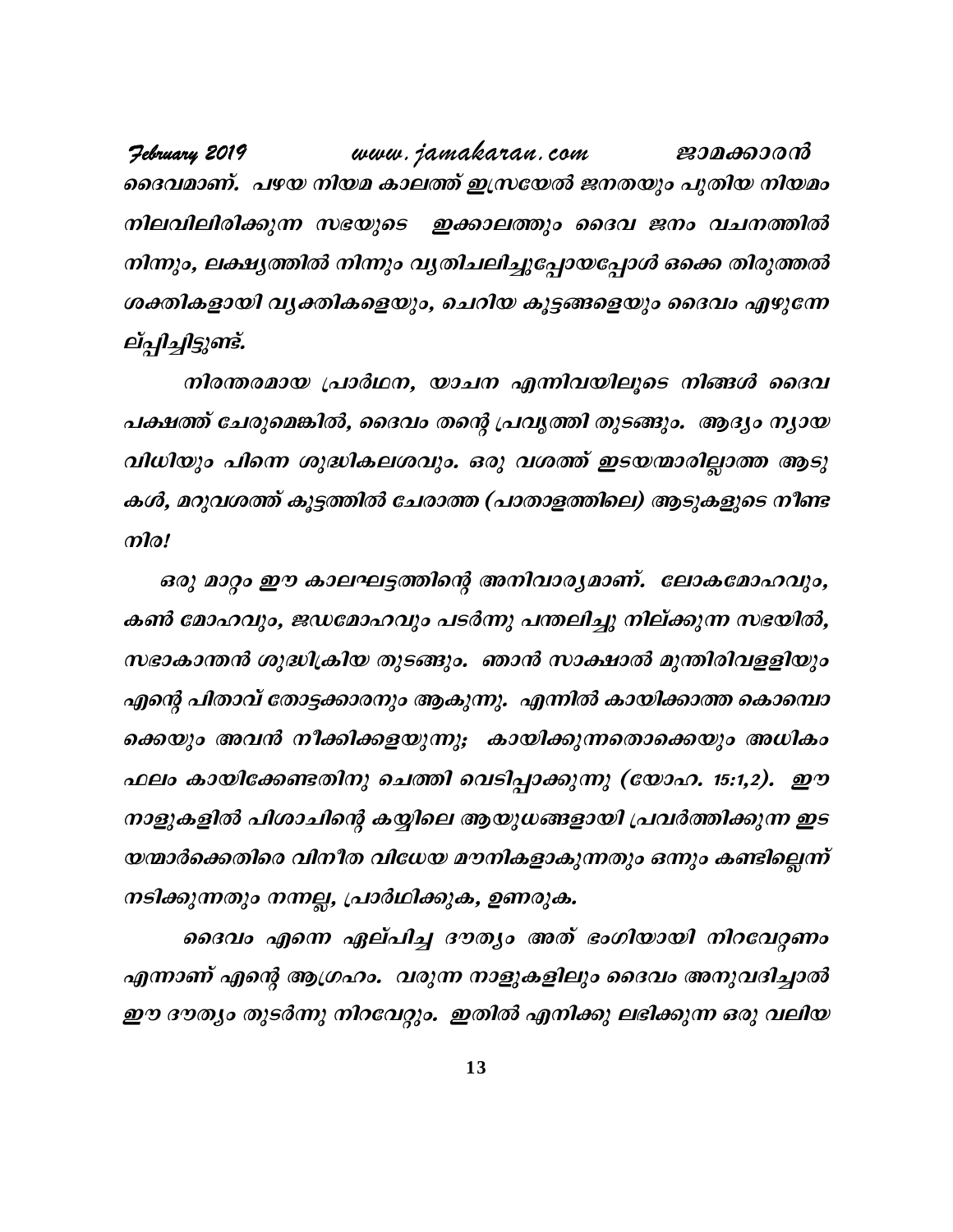www.jamakaran.com February 2019 ജാമക്കാരൻ സംതൃപ്തി എന്തെന്നാൽ വിശ്വാസികൾക്ക് (ആടുകൾക്ക്) പച്ചയായ പുൽപു റങ്ങളും സ്വച്ചമായ ജീവജലാശയവും (സത്യ സുവിശേഷവും, പഥ്യ ഉപ ദേശവും) നല്കാൻ അവസരം ലഭിക്കുന്നത് എന്നതാണ്. വായനക്കാർ എല്ലാവരും കർത്താവിന്റെ വരവിൽ കാണപ്പെടണമെന്നും, ആരും നഷ്ട പ്പെട്ടുപോകരുതെന്നുമാണ് എന്റെ എപ്പോഴുമുളള പ്രാർഥനയും യാചനയും. കുറിപ്പ്: 1. ഒരിക്കൽക്കൂടെ, മാന്യ ദൈവദാസന്മാരോട് പറയുവാൻ ആഗ്ര ഹിക്കുന്നത് - നിങ്ങൾ പദവികൾ സ്ഥീകരിച്ചപ്പോഴുളള പ്രതിജ്ഞാ വാച കങ്ങൾ നിങ്ങളുടെ മേശപ്പുറത്തും, ചുവരിലും വച്ച് അവ വീണ്ടും വീണ്ടും വായിക്കുക; ചിന്തിക്കുക.

ഓരോ ആഴ്ചയിലും ആരാധന മധ്യേ പറയുന്ന നിഖ്യാ  $2.$ വിശ്വാസ പ്രമാണത്തിന്റെ വാക്കുകൾ ചിന്തിച്ച് സ്വയം പരിശോധിക്കുക. ങമശിഹശില രവൗുരവ കളിലെ ശുശ്രൂഷകർക്കായി ഈ കുറിപ്പ് ഒരോർമ്മക്കു റിച്ചായി ഇവിടെ രേഖപ്പെടുത്തു



 $m$ .

## മദ്രാസ്  $C.S.I$ ൜യോസിസ് ബിഷപ്പിന്റെ ആഡംബരം

 $\alpha$ вного С.S.I  $\alpha$  из  $\alpha$ விவூ Rt. Rev. George Stephen അവർകൾ ആ ഡംബര ജീവിതത്തിൽ തമിഴ്നാട് മുൻ മുഖൃമത്രി *ജയലളിതയെ* തോൽപിക്കുന്നവണ്ണം തന്നെ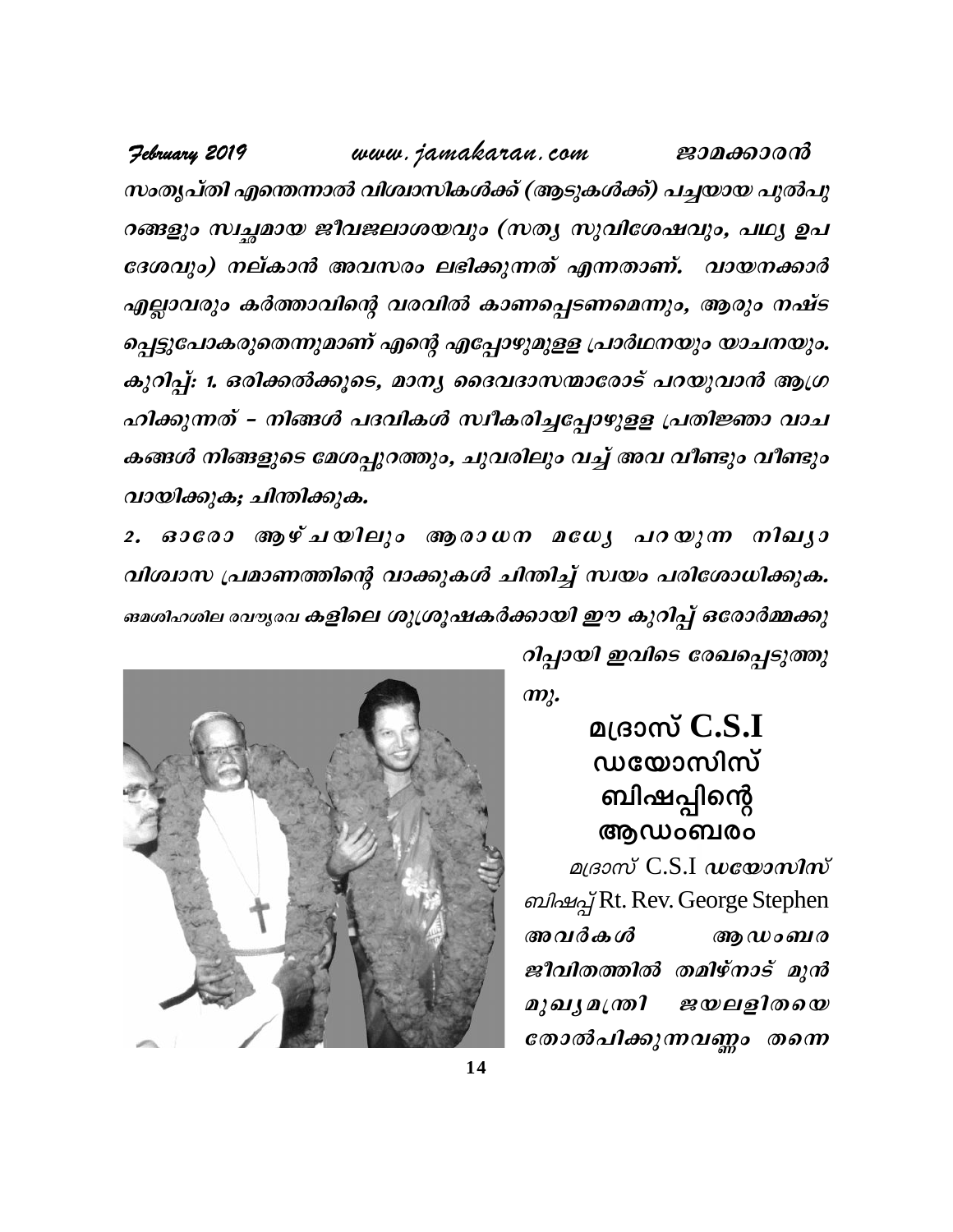#### February 2019

www.jamakaran.com

ജാമക്കാരൻ

വിളിക്കുന്ന സഭയിൽ എങ്ങനെ ബഹുമാനിക്കണം എന്ന് അച്ഛൻമാർ വഴി

പറഞ്ഞ് ഏല്പിക്കുന്നു. ഒരു സഭയിൽ സ്ഥിരീകരണത്തിന് വരണമെങ്കിൽ  $\omega$  and  $\omega$  and  $\omega$  and  $\omega$  function  $\omega$ വരണ മെങ്കിൽ വഴിമുഴുവനും flexboard  $\boldsymbol{\partial}\boldsymbol{\partial}$ ആളിന്റെ ഉയരത്തെക്കാൾ വലുത് വയ്ക്കണം. മാലയിടുമ്പോൾ *ഒരാളെ ക്കാൾ* ഉയരമുള്ള റോസാപ്പൂമാല ഇടണം. പള്ളിമുറ്റം വരെ കാർ ചെന്നാലും രോഡിൽ നിന്ന് പള്ളിവരെ രണ്ട്  $\omega$ 200  $\omega$ രഥത്തിൽ ഉള്ള ബിഷപ്പിനെയും കൊച്ചമ്മയേയും സ്ഥീകരിച്ച് കൊണ്ടുപോകണം. എല്ലാ  $\omega_{25}$  and ളിലും  $\omega$ വരുന്നതാണ് ഇദ്ദേഹ ത്തിന്റെ പതിവ്.  $C.S.I$ അതുവരെ  $\mathbf{w}$   $\mathbf{\omega}$   $\mathbf{\omega}$ പെൺകുട്ടികൾ പൂക്കളെ തട്ടത്തിൽ



വച്ച് വെയിൽകൊണ്ട് കാത്തുനിൽക്കണം. ഏത് Function നു വന്നാലും ബിഷപ്പമ്മയ്ക്ക് സമ്മാനമായി സ്ഥിണ്ണമോതിരം കൊടുക്കണം.

ഇതിനെക്കുറിച്ച് ഒരു ചെറിയ ഉപസഭയുടെ സഭാജനങ്ങൾ ബിഷപ്പിന് എഴുതിയ അപേക്ഷയുടെ കോപ്പി എനിക്കും അയച്ചിരിക്കുന്നു. അതിന്റെ ചുരുക്കം താഴെ

ബിഷപ്പ് അവർകൾക്ക്, : സഭാജനങ്ങളുടെ പേരിൽ എഴുതുന്ന ഈ കത്ത് ദയവായി വായിക്കണം. ഞങ്ങളുടെ സഭ വളരെ സാധുക്കൾ നിറഞ്ഞ സഭയാണ്. കാണിക്ക വരവ് വളരെ<sub>ട്ട</sub>കുറവാണ്. ഈ സ്ഥിതിയിൽ ഉള്ള *സ്ഥിരീകരണത്തിന്*  $w$ ഭയിലെ കുഞ്ഞുങ്ങളുടെ അങ്ങനെ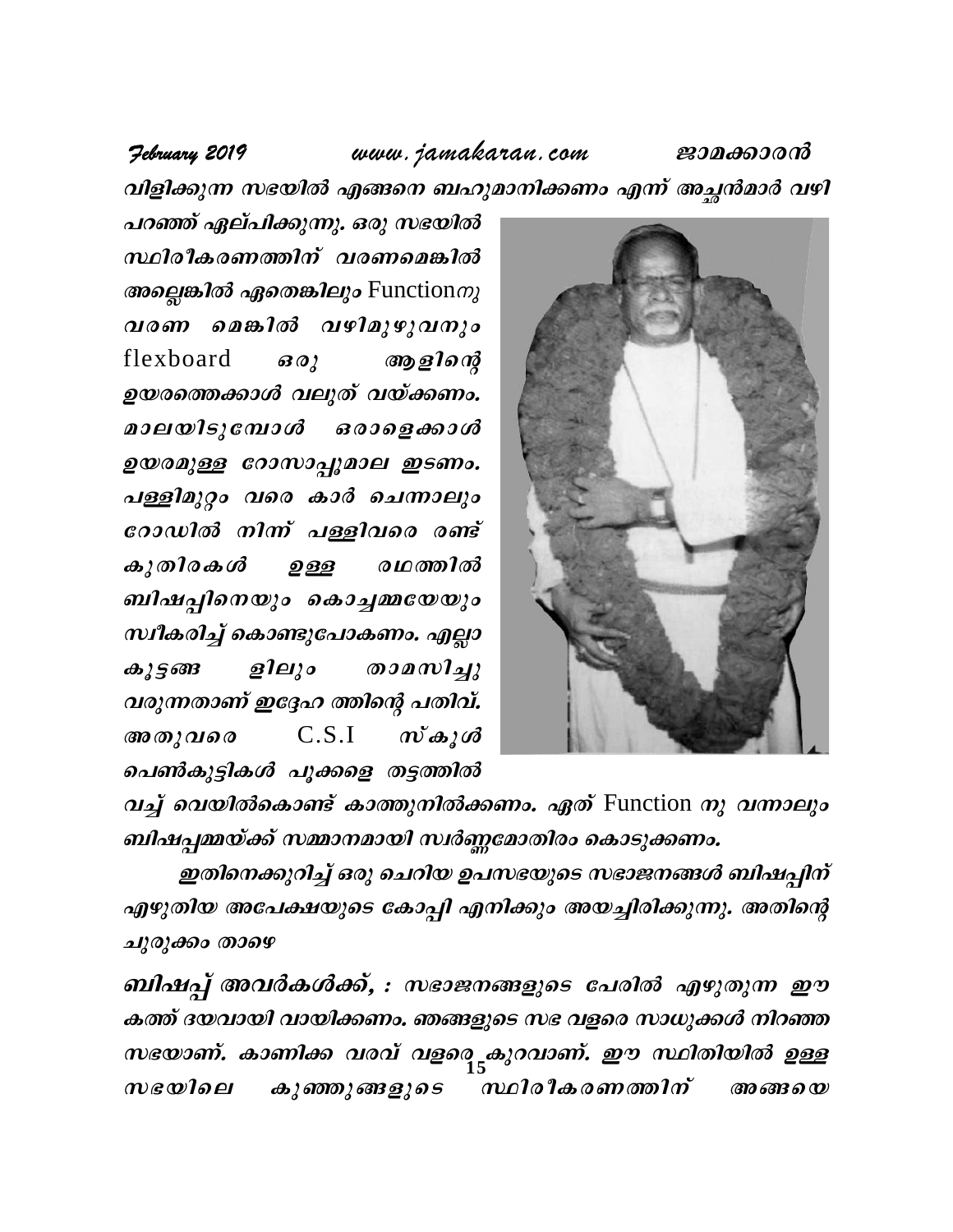www.jamakaran.com February 2019 ജാമക്കാരൻ ക്ഷണിച്ചിരിക്കുന്നു. അച്ചൻ പല ലക്ഷങ്ങൾ ബഡ്ജറ്റ് ഇട്ട് സഭയെ അറിയിച്ചു. ബിഷപ്പമ്മയ്ക്ക് കൊടുക്കാൻ മോതിരത്തിന്റെ വില 75000/– രൂപ. പിന്നെ മറ്റു ചിലവുകൾക്ക് പണപ്പിരിവു നടത്തണം. ഓരോരുത്തരും കൊടുക്കേണ്ട തുക അച്ചൻ അറിയിച്ചു. ഞങ്ങൾ ഭൂരിപക്ഷം പേരും കൂലിപ്പണി ചെയ്യുന്നവരാണ്. ഞങ്ങളെക്കൊണ്ട് ആ പണം കൊടുക്കുവാൻ സാധിക്കയില്ല. ഇത് അച്ചനും നല്ലവണ്ണം അറിയാം. ഞങ്ങൾ പണം കൊടുത്തില്ലെങ്കിൽ അച്ചൻ ഞങ്ങളുടെ മക്കളുടെ വിവാഹം സ്നാനം മറ്റ് വീട്ടുവിശേഷങ്ങൾ, മെഡി. കോളേജ് സ്പോൺസർ റെക്കമെന്റേഷൻ ഇവ ഞങ്ങൾക്ക് ചെയ്തുതരില്ല. അതുപേടിച്ചിട്ടാണ് കടം വാങ്ങി പൈസ കൊടുത്തിരിക്കുന്നു.

ഈ പ്രശ്നം ഞങ്ങളുടെ സഭയിൽ മാത്രമല്ല മദ്രാസ് ഡയോസിസിൽ എല്ലാ സഭയിലും ബിഷപ്പിനെക്കുറിച്ച് ദുഃഖത്തോടെ പറയുന്ന പരാതി ആകുന്നു. ഒരു പ്രാവശ്യം Function ന് വന്നിട്ടുപോയാൽ എത്ര ആയിരം രൂപ ബിഷപ്പിന് തരാൻ സാധിക്കുന്നു എന്ന് അറിയിക്കുന്നോ അതിന്റെ അടിസ്ഥാനത്തിലാണ് ബിഷപ്പ് തീയതികൾ കൊടുക്കുന്നത്. ഇത് ബിഷപ്പ് പദവിക്ക് അപമാനം ആണ്. ദേഷ്യപ്പെടാതെ ബിഷപ്പ് ഇത് മനസ്സിലാക്കി ഇങ്ങനെയുള്ള ആഢംബര സ്ഥീകരണം വേണ്ടാ എന്ന് പരസൃമായി അറിയിക്കണം. ഈ കാര്യത്തിൽ ബിഷപ്പ് ഇഷ്ടപ്പെടാതെ പോയാലും അച്ചൻമാരുടെ സ്ഥയലാഭത്തിനുവേണ്ടി ഡിസ്ട്രിക്ട് ചെയർമാൻ പദവിക്കും, അച്ചൻമാരുടെ ട്രാൻസ്ഫറിനു വേണ്ടിയും അച്ചൻമാരുടെ അരപട്ടം മുഴുപട്ടം ആക്കാൻ വേണ്ടിയും ബിഷപ്പിനെ സന്തോഷിപ്പിക്കുവാൻ, ബിഷപ്പിന്റെ സഹായം ലഭിക്കുവാൻ സഭാജനങ്ങളായ ഞങ്ങളെ അച്ചൻമാർ ഞെക്കിപ്പിഴിയുന്നു.

മദ്രാസ് ഡയോസിസ് ഭരണം ബിഷപ്പിന്റെ ഭാര്യയുടെ കയ്യിലും ഭാര്യയുടെ സഹോദരന്റെ കയ്യിലുമാണ് ഇരിക്കുന്നത് എന്ന് ഡയോസിസ്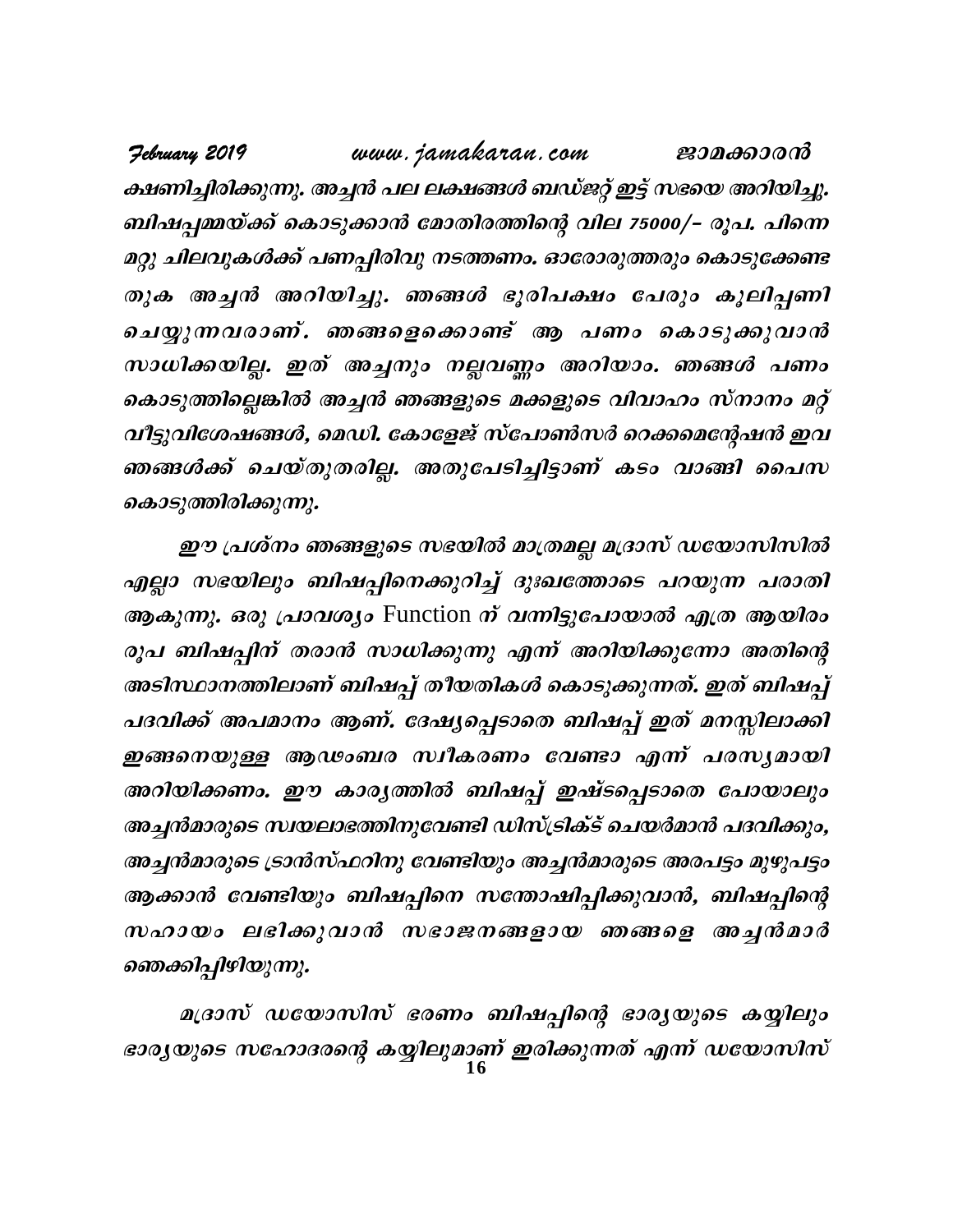www.jamakaran.com ജാമക്കാരൻ February 2019

മുഴുവൻ അറിയപ്പെടുന്നു. ഇത് ബിഷപ്പിനും ഡയോസിസിനും വലിയ അപമാനം ഉണ്ടാകുന്നു. പ്രാർത്ഥനയോടെ, ഡയോസിസിന്റെ



ബിഷപ്പ് 2000 രൂപയുടെ റോസാപ്പൂമാല അണിഞ്ഞ് നിൽക്കുന്നു

നന്മയ്ക്കുവേണ്ടിയും സാക്ഷിക്ക് വേണ്ടിയും ഈ കത്ത് താങ്കൾക്ക് സമർപ്പിക്കുന്നു.

കുറിപ്പ്:- ഇതുപോലെ ധാരാളം കത്തുകളും മറ്റ് വിവരങ്ങളും മദ്രാസ് ബിഷപ്പിനെക്കുറിച്ച് വന്നുകൊണ്ടിരിക്കുന്നു.

യേശുപറഞ്ഞു: ഞാൻ ശുശ്രൂഷ ചെയ്യിപ്പാനല്ല ശുശ്രൂഷിപ്പാനും അനേകർക്ക് വേണ്ടി എന്റെ ജീവനെ മറുവിലയായി കൊടുപ്പാനും അത്രേ വന്നത്. അന്ന് നമ്മുടെ മിഷനറിമാർ നൂറും ഇരുന്നൂറും മൈൽ നടന്ന് ചെന്ന് സഭകളെ സന്ദർശിച്ചു റിങ്കൽറ്റോബേ എന്ന മിഷനറി വീഥിയിൽ നടന്നു പോകുമ്പോൾ ദാഹത്തിന് വെള്ളം ചോദിച്ചപ്പോൾ തന്റെ തൊപ്പിയെ കഴുകി അതിലാണ് വെള്ളം കുടിച്ചത്. ബിഷപ്പ് എന്നുള്ള സ്ഥാനം പദവിയല്ല, ദൈവവേലയാണ്. ഇത് ഓരോരോ ബിഷപ്പുമാരും ഓർത്താൽ അവർക്കും അവരുടെ കുടുംബത്തിനും സന്തതിക്കും നല്ലത്.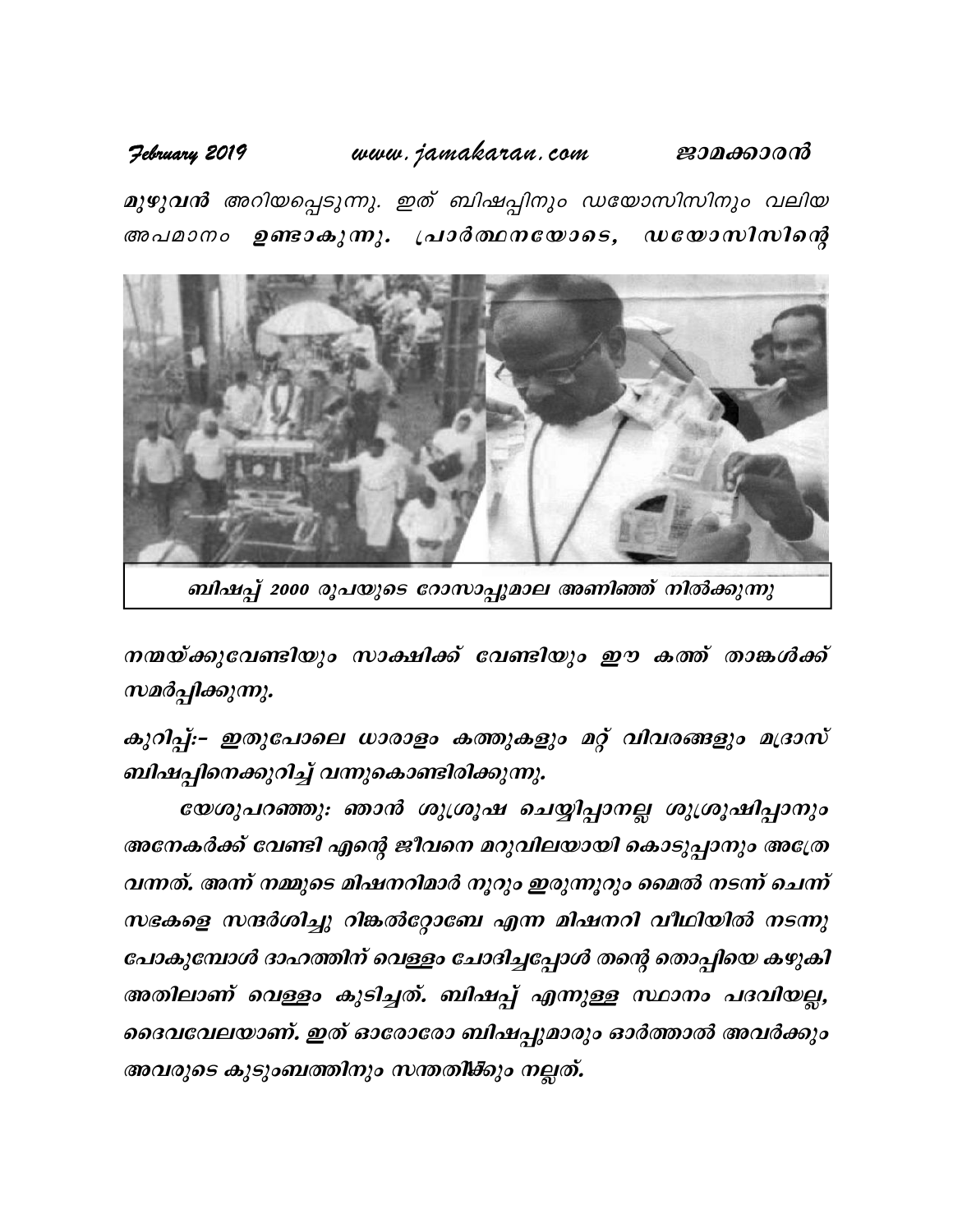$\boxed{\textcolor{red}{\textcolor{blue}{\textbf{O}}}}\ \textcolor{red}{\textcolor{blue}{\textbf{O}}}}\ \textcolor{blue}{\textcolor{blue}{\textbf{O}}}\ \textcolor{blue}{\textcolor{blue}{\textbf{O}}}\ \textcolor{blue}{\textcolor{blue}{\textbf{O}}}\ \textcolor{blue}{\textcolor{blue}{\textbf{O}}}\ \textcolor{blue}{\textcolor{blue}{\textbf{O}}}\ \textcolor{blue}{\textbf{O}}\ \textcolor{blue}{\textbf{O}}\ \textcolor{blue}{\textbf{O}}\ \textcolor{blue}{\textbf{O}}\ \textcolor{blue}{\textbf{O}}\ \textcolor{blue}{\textbf{O}}\ \textcolor{$ *kools 23 010 - 21 1101 & 8001*<br>20 ജനിക്കാത്ത ക്രിസ്ത്യാനി ആണെങ്കിലും, അക്രൈ<br>സ്തവനാണെങ്കിലും ദൈവപുത്രനിൽ<br>മശുക്രിസ്തുവിൽ) വിശ്വസിക്കുന്നുവോ? ണ്ടും ജനിക്കാത്ത ക്രിസ്ത്യാനി ആണെങ്കിലും, അപ്രൈ<br>സ്തവനാണെങ്കിലും ദൈവപുത്രനിൽ<br>(യേശുക്രിസ്തുവിൽ) വിശ്വസിക്കുന്നുവോ?<br>ൻ: ഞാൻ നിങ്ങളോട് പറഞ്ഞുവല്ലോ; നിങ്ങൾ ശ്രദ്ധിച്ചില്ല:

നിങ്ങൾ വീണ്ടും ജനിക്കാത്ത ക്രിസ്ത്യാനി ആണെങ്കിലും, അക്രൈ<br>- സ്തവനാണെങ്കിലും ദൈവപുത്രനിൽ<br>- (യേശുക്രിസ്തുവിൽ) വിശ്വസിക്കുന്നുവോ?<br>- അതിന് അവൻ: ഞാൻ നിങ്ങളോട് പറഞ്ഞുവല്ലോ; നിങ്ങൾ ശ്രദ്ധിച്ചില്ല:<br>വീണ്ടും കേൾപ്പാൻ ഇച്ഛിക്കുന്നത് *സ്തവനാണെങ്കിലും ദൈവപുത്രനിൽ*<br>(യേശുക്രിസ്തുവിൽ) വിശ്വസിക്കുന്നുവോ?<br>അതിന് അവൻ: ഞാൻ നിങ്ങളോട് പറഞ്ഞുവല്ലോ; നിങ്ങൾ ശ്രദ്ധിച്ചില്ല:<br>വീണ്ടും കേൾപ്പാൻ ഇച്ഛിക്കുന്നത് എന്ത്? നിങ്ങൾക്കും അവന്റെ ശിഷ്യ<br>നാർ ആകുവാൻ മനസ്സുണ്ടോ? (യോഹ. *(യേശുക്രിസ്തുവിൽ) വിശ്വസിക്കുന്നുവോ?*<br>അതിന് അവൻ: ഞാൻ നിങ്ങളോട് പറഞ്ഞുവല്ലോ; നിങ്ങൾ ശ്രദ്ധിച്ചില്ല:<br>വീണ്ടും കേൾപ്പാൻ ഇച്ഛിക്കുന്നത് എന്ത്? നിങ്ങൾക്കും അവന്റെ ശിഷ്യ<br>നാർ ആകുവാൻ മനസ്സുണ്ടോ? (യോഹ. 9:27). നിങ്ങൾ വിശ്വസിക്കുന്ന അതിന് അവൻ: ഞാൻ ദ<br>വീണ്ടും കേശ്പ്പാൻ ഇ<sub>ക്</sub><br>ന്മാർ ആകുവാൻ മനസ്സു<br>വെങ്കിൽ,<br>1. യേശുക്രിസ്തുവിന്റെ

- വീണ്ടും കേൾപ്പാൻ ഇച്ഛിക്കുന്നത് എന്ത്? നിങ്ങൾക്കും അവന്റെ ശിഷ്യ<br>ന്മാർ ആകുവാൻ മനസ്സുണ്ടോ? (യോഹ. 9:27). നിങ്ങൾ വിശ്വസിക്കുന്നു<br>വെങ്കിൽ,<br>ഉണ്ടാകയില്ല.<br>ഉണ്ടാകയില്ല.<br>ശീമോൻ പത്രൊസ്: നീ ജീവനുളള ദൈവത്തിന്റെ പുത്രനായ ക്രിസ്തു ാർ ആകുവാൻ മനസ്സുണ്ടോ? (േ<br>വങ്കിൽ,<br>യേശുക്രിസ്തുവിന്റെ ദൈവത.<br>ഉണ്ടാകയില്ല.<br>ശീമോൻ പത്രൊസ്: നീ ജീവനു,<br>എന്ന് ഉത്തരം പറഞ്ഞു (മത്താ. ശീമോൻ പത്രൊസ്: നീ ജീവനുളള ദൈവത്തിന്റെ പുത്രനായ ക്രിസ്തു യേശുക്രിസ്തുവിന്റെ ദൈവത്വത്തെക്കുറിച്ചു<br>ഉണ്ടാകയില്ല.<br>ശീമോൻ പത്രൊസ്: നീ ജീവനുളള ദൈവത്തി<br>എന്ന് ഉത്തരം പറഞ്ഞു (മത്താ. 16:16).<br>നിങ്ങൾ നിങ്ങളുടെ പാപങ്ങളെക്കുറിച്ചു അനുര ഉണ്ടാകയില്ല.<br>ശീമോൻ പത്രൊസ്: നീ ജീവനുളള ദൈവത്തിന്റെ പുത്രനായ ക്രിസ്<br>എന്ന് ഉത്തരം പറഞ്ഞു (മത്താ. 16:16).<br>2. നിങ്ങൾ നിങ്ങളുടെ പാപങ്ങളെക്കുറിച്ചു അനുതപിക്കും.<br>(പ്രവൃത്തി. 20:21)<br>ദൈവകൃപയാൽ നിങ്ങൾ അനുതപിക്കുമ്പോൾ:
- എന്ന് ഉത്തരം പറഞ്ഞു (മത്താ. 16:16).<br>2. നിങ്ങൾ നിങ്ങളുടെ പാപങ്ങളെക്കുറിച്ചു അനുതപിക്കും.<br>(പ്രവൃത്തി. 20:21)<br>ദൈവകൃപയാൽ നിങ്ങൾ അനുതപിക്കുമ്പോൾ:<br>3. പാപത്തെക്കുറിച്ചും നീതി*യക്കു* റിച്ചും വരു വാ നു ളള നൃാ യ എന്ന് ഉത്തരം പറഞ്ഞു (മത്താ. 16:16).<br>നിങ്ങൾ നിങ്ങളുടെ പാപങ്ങളെക്കുറിച്ചു അനുതപിക്കും.<br>(പ്രവൃത്തി. 20:21)<br>ദൈവകൃപയാൽ നിങ്ങൾ അനുതപിക്കുമ്പോൾ:<br>പാപത്തെക്കുറിച്ചും നീതിയക്കുറിച്ചും വരു വാനുളള<br>വിധിയെക്കുറിച്ചും പരിശുദ്ധാത്മാവ് ബോ 2. നിങ്ങൾ നിങ്ങളുടെ പാപങ്ങളെക്കുറിച്ചു അനുതപിക്കും.<br>(പ്രവൃത്തി. 20:21)<br>ദൈവകൃപയാൽ നിങ്ങൾ അനുതപിക്കുമ്പോൾ:<br>3. പാപത്തെക്കുറിച്ചും നീതിയക്കുറിച്ചും വരുവാനുളള നൃായ<br>വിധിയെക്കുറിച്ചും പരിശുദ്ധാത്മാവ് ബോധം വരുത്തും (യോഹ. 16:8). നിങ്ങൾ നിങ്ങളുടെ പാപങ്ങളെക്കുറിച്ചു അനുതപിക്കും.<br>(പ്രവൃത്തി. 20:21)<br>ദൈവകൃപയാൽ നിങ്ങൾ അനുതപിക്കുമ്പോൾ:<br>പാപത്തെ ക്കു റിച്ചും നീതിയ ക്കു റിച്ചും വരു വാ നു ളള ന്യായ<br>വിധിയെക്കുറിച്ചും പരിശുദ്ധാത്മാവ് ബോധം വരുത്തും (യോഹ. 16:8).
- ദൈവകൃപയാൽ നിങ്ങൾ അനുതപിക്കുമ്പോൾ:<br>3. പാപത്തെക്കു റിച്ചും നീതിയക്കു റിച്ചും വരു വാനു ളള നൃായ<br>വിധിയെക്കുറിച്ചും പരിശുദ്ധാത്മാവ് ബോധം വരുത്തും (യോഹ. 16:8).<br>4. നിങ്ങളുടെ ജീവിതം ധനൃമാകാൻ ഒരു വൃക്തിയെ അന്വേഷിക്കും<br>(യോഹ. 10:9,10
- പാപ*ത്തെ ക്കു* റിച്ചും നീ<br>വിധിയെക്കുറിച്ചും പരിശുദ<br>നിങ്ങളുടെ ജീവിതം ധനൃദ<br>(യോഹ. 10:9,10)<br>ദൈവാത്മാവ് നിങ്ങളുടെ ദ
- **18** 5. ssZhm -ßmh v \n§ -fpsS FÃm Bh -i -y -§Ä¡pw aXn -bm -b -h -\mb tbip{In-kvXp -hnsâ ASp-¡Â F¯n¡pw (യോഹ. 10:9,10)<br>ദൈവാത്മാവ് നിങ്ങളുടെ <sub>ര</sub><br>യേശുക്രിസ്തുവിന്റെ അടു<br>(യോഹ. 16:13).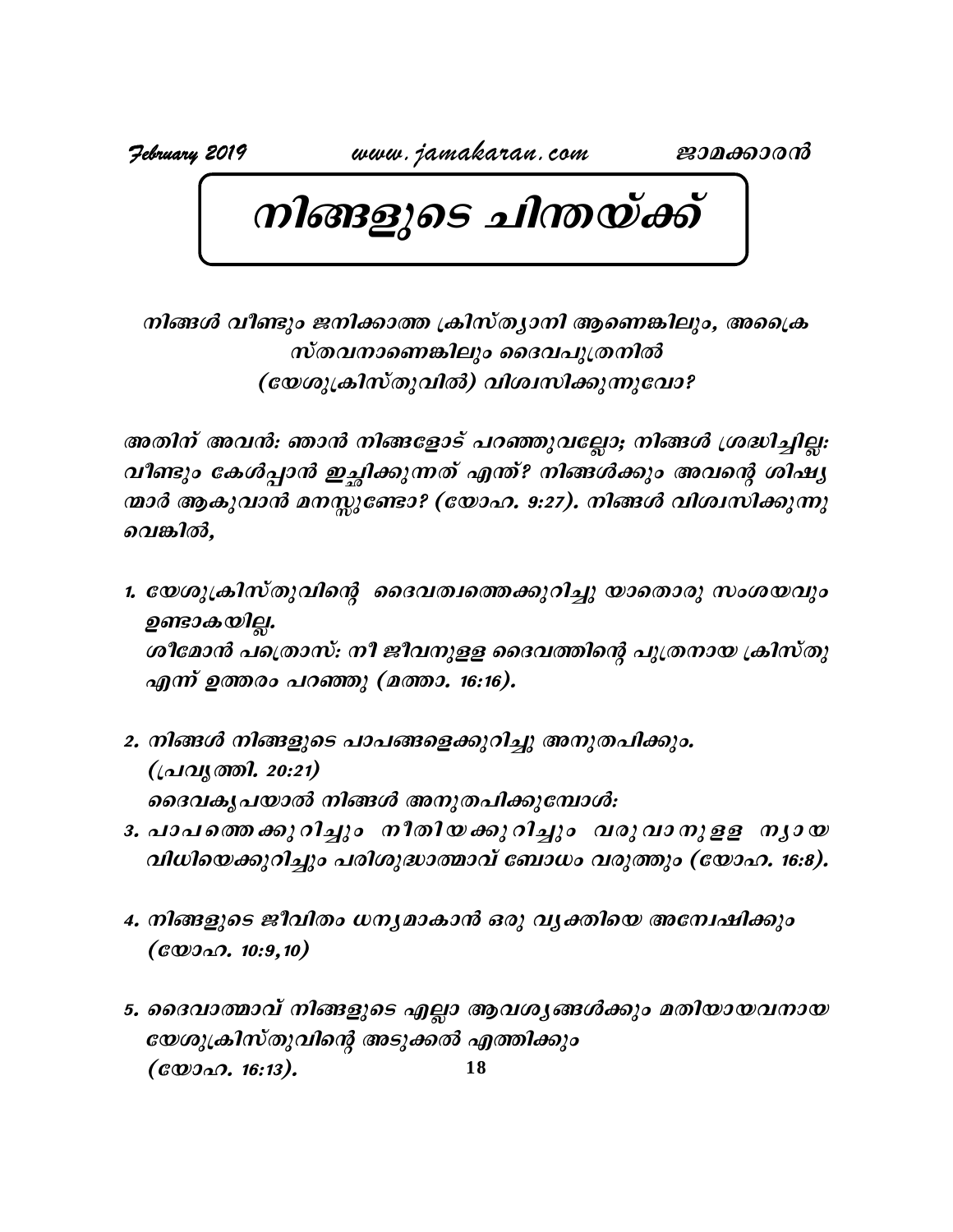**February 2019** www.jamakaran.com **Pma¡mc³** 6. പരിശുദ്ധാത്മ സഹായത്താൽ നിങ്ങൾ യേശുക്രിസ്തുവിനെ കാണേണ്ട coXn -bn ImWp -t¼mÄ Ahn -Sps¯ ]mZm -c -hn -µ -§ -fn hoW v IÀ¯mth Fs¶ c£n -t¡ -Wta F¶ v hnfn -¡pw. **(tbm -l. 20:28)**

- 6. പരിശുദ്ധാത്മ സഹായത്താൽ നിങ്ങൾ യേശുക്രിസ്തുവിനെ കാണേണ്ട<br>രീതിയിൽ കാണുമ്പോൾ അവിടുത്തെ പാദാരവിന്ദങ്ങളിൽ വീണ്<br>കർത്താവേ എന്നെ രക്ഷിക്കേണമേ എന്ന് വിളിക്കും. (യോഹ. 20:28)<br>7. അപ്പോൾ നിങ്ങൾ നിങ്ങളുടെ ജീവിതത്തിന്റെ ആഗ്രഹങ്ങളു രീതിയിൽ കാണുമ്പോൾ അവിടുത്തെ പാദാരവിന്ദങ്ങളിൽ വീണ്<br>കർത്താവേ എന്നെ രക്ഷിക്കേണമേ എന്ന് വിളിക്കും. (യോഹ. 20:28)<br>അപ്പോൾ നിങ്ങൾ നിങ്ങളുടെ ജീവിതത്തിന്റെ ആഗ്രഹങ്ങളും അഭിലാ<br>ഷങ്ങളും അടിയറ വച്ച് യേശുവിനെ നിങ്ങളുടെ കർത്താവായി (ആത കർത്താവേ എന്നെ രക്ഷിക്കേണമേ എന്ന് വിളിക്കും. (യോഹ. 20:28)<br>അപ്പോൾ നിങ്ങൾ നിങ്ങളുടെ ജീവിതത്തിന്റെ ആഗ്രഹങ്ങളും അഭിലാ<br>ഷങ്ങളും അടിയറ വച്ച് യേശുവിനെ നിങ്ങളുടെ കർത്താവായി (ആത്മ<br>ഭർത്താവായി) അംഗീകരിക്കും, രക്ഷിക്കപ്പെടും (റോമ. 10 അപ്പോൾ നിങ്ങൾ നിങ്ങളുടെ ജീവിതത്തിന്റെ അ<br>ഷങ്ങളും അടിയറ വച്ച് യേശുവിനെ നിങ്ങളുടെ<br>ഭർത്താവായി) അംഗീകരിക്കും, രക്ഷിക്കപ്പെ<br>അങ്ങനെ നിങ്ങൾ രക്ഷിക്കപ്പെടുമ്പോൾ, നിങ്ങം<br>കാശിയായിത്തീരും. (യോഹ. 3:36)<br>അപ്പോൾ, നിങ്ങൾ നീതികരിക്കപ്പെടും ഷംങ്ങളും അടിയറിച്ച യേശുവണി നിങ്ങളുടെ കരത്താവായി<br>ഭർത്താവായി) അംഗീകരിക്കും, രക്ഷിക്കപ്പെടും (റോമ. 10:<br>അങ്ങനെ നിങ്ങൾ രക്ഷിക്കപ്പെടുമ്പോൾ, നിങ്ങൾ നിതൃജീവന്റെ<br>കാശിയായിത്തീരും. (യോഹ. 3:36)<br>8. അപ്പോൾ നിങ്ങളുടെ ഹൃദയം ശുദ്ധീകരിക്ക അങ്ങനെ നിങ്ങൾ രക്ഷിക്കപ്പെടുമ്പോൾ, നിങ്ങൾ നിതൃ*ജീവന്റെ അവ*<br>കാശിയായിത്തീരും. (യോഹ. 3:36)<br>8. അപ്പോൾ നിങ്ങളുടെ ഹൃദയം ശുദ്ധീകരിക്കപ്പെടും. (പ്രവൃ.15:9;<br>എബ്രാ. 9:14)<br>10. *അപ്പോ*ൾ നിങ്ങൾ സ്നേഹത്തിന്റെ പ്രയത്നം ചെയ്യന്നവരായി
- 
- <u>എബ്രാ. 9:14)</u> 8. അപ്പോൾ നിങ്ങൾ നീതികരിക്കപ്പെടും (പ്രവൃ. 13:38,39)<br>9. അപ്പോൾ നിങ്ങളുടെ ഹൃദയം ശുദ്ധീകരിക്കപ്പെടും. (പ്രവൃ.15:9;<br>എബ്രാ. 9:14)<br>10. അപ്പോൾ നിങ്ങൾ സ്നേഹത്തിന്റെ പ്രയത്നം ചെയ്യന്നവരായി<br>ന്തീരും. (ഗലാ. 5:6)<br>11.അപ്പോൾ ച<br>*അപ്പോൾ നിങ്ങളുടെ ഹൃദയം*<br>എബ്രാ. 9:14)<br>. അപ്പോൾ നിങ്ങൾ സ്നേഹ<br>ഞീരും. (ഗലാ. 5:6)<br>അപ്പോൾ നിങ്ങൾ ലോക<br>(1യോഹ. 5:4)
- $\begin{array}{llll} \hbox{if}& \mathbb{Z}_2 \ \hbox{if}& \mathbb{Z}_3 \ \hbox{if}& \mathbb{Z}_4 \ \hbox{if}& \mathbb{Z}_5 \ \hbox{if}& \mathbb{Z}_6 \ \hbox{if}& \mathbb{Z}_7 \ \hbox{if}& \mathbb{Z}_8 \ \hbox{if}& \mathbb{Z}_7 \ \hbox{if}& \mathbb{Z}_7 \ \hbox{if}& \mathbb{Z}_7 \ \hbox{if}& \mathbb{Z}_7 \ \hbox{if}& \mathbb{Z}_7 \ \hbox{if}& \mathbb{Z}_7 \ \hbox{if}& \mathbb{Z}_7 \ \hbox{if}& \mathbb{Z}_7 \ \h$ *J. അപ്പോൾ നിങ്ങൾ സ്രേത്തീരും. (ഗലാ. 5:6)*<br>*അ* പ്പോ*ൾ നിങ്ങൾ ലേ*<br>(1യോഹ. 5:4)<br>, അപ്പോൾ നിങ്ങൾ (എബ്രാ. 11:1)
- *അപ്പോൾ നിങ്ങൾ*<br>(*1യോഹ. 5:4)*<br>. *അപ്പോൾ നിങ്ങൾ*<br>(*എ*ബ്രാ. 11:1) *വായ*ശ
- ത്തീരും. (ഗലാ. 5:6)<br>11. അപ്പോൾ നിങ്ങൾ ലോകത്തിന്മേൽ ജയം പ്രാപിക്കും.<br>(1യോഹ. 5:4)<br>12. അപ്പോൾ നിങ്ങൾ അദൃശൃമായവയിലേക്കു നോക്കും<br>(എബ്രാ. 11:1)

#### വായനക്കാരുടെ ശ്രദ്ധയ്ക്ക്

ഓരോരോ മാസവും ജാമക്കാരൻ മാസിക പ്രത്യേക തീയതികളിൽ  $\overline{a}$ മായനക്കാരുടെ ശ്രദ്ധയ്ക്ക് $a$ ാരോരോ മാസ്ഥ്യം ജാമക്കാരൻ മാസിക പ്രത്യേക തീയതികളിൽ<br>അയയ്ക്കുവാൻ സാധിക്കുന്നില്ല. അതുകൊണ്ട് മാസിക കിട്ടാത്തവർ<br>അതതുമാസത്തെ അവസാനദിവസം വരെ കിട്ടാതിരുന്നാൽ മാത്രം<br>മാസികയ്ക്കായി ബന്ധപ്പെടുക. *AXXPAGO (GAVO do )<br>BOCO 2009 മാസവും ജാമക്കാരൻ മാസിക പ്രത്യേക തീയതികളിൽ<br>അയയ്ക്കുവാൻ സാധിക്കുന്നില്ല. അതുകൊണ്ട് മാസിക കിട്ടാത്തവർ<br>മാസികയ്ക്കായി ബന്ധപ്പെടുക. ഫോൺ മുഖേന ബന്ധപ്പെടുവാൻ നിങ്ങൾക്ക്<br>പ്രയാസമായിരിക്കും. ആയതിനാൽ ക* മാസികയ്ക്കായി ബന്ധപ്പെടുക. ഫോൺ മുഖേന ബന്ധപ്പെടുവാൻ നിങ്ങൾക്ക് ഒാരോരോ മ<u>ാസവും ജാമക്കാരൻ മാസിക പ്ര</u>ത്യേക തീയതികളിൽ<br>അയയ്ക്കുവാൻ സാധിക്കുന്നില്ല. അതുകൊണ്ട് മാസിക കിട്ടാത്തവർ<br>അതതുമാസത്തെ അവസാനദിവസം വരെ കിട്ടാതിരുന്നാൽ മാത്രം<br>മാസികയ്ക്കായി ബന്ധപ്പെടുക. ഫോൺ മുഖേന ബന്ധപ്പെടുവാൻ നിങ്ങൾക്ക്<br>പ നല്ലതായിരിക്കും. ഒപ്പം പൂർണ്ണ മേൽവിലാസവും ഫോൺനമ്പറും കൂടി എഴുതി അതതുമാസത്തെ അവസാനദിവസം വരെ കിട്ടാതിരുന്നാൽ മാത്രം<br>മാസികയ്ക്കായി ബന്ധപ്പെടുക. ഫോൺ മുഖേന ബന്ധപ്പെടുവാൻ നിങ്ങൾക്ക്<br>പ്രയാസമായിരിക്കും. ആയതിനാൽ കത്തു മുഖേന അറിയിക്കുന്നത്<br>നല്ലതായിരിക്കും. ഒപ്പം പൂർണ്ണ മേൽവിലാസവും ഫോൺനമ്പറും കൂ എന്നെഴുതി പോസ്റ്റ്ബോക്സിൽ നിക്ഷേപിക്കു അതിന് പ്രത്യേക സ്റ്റാമ്പൊന്നും ഒട്ടിക്കണ്ട.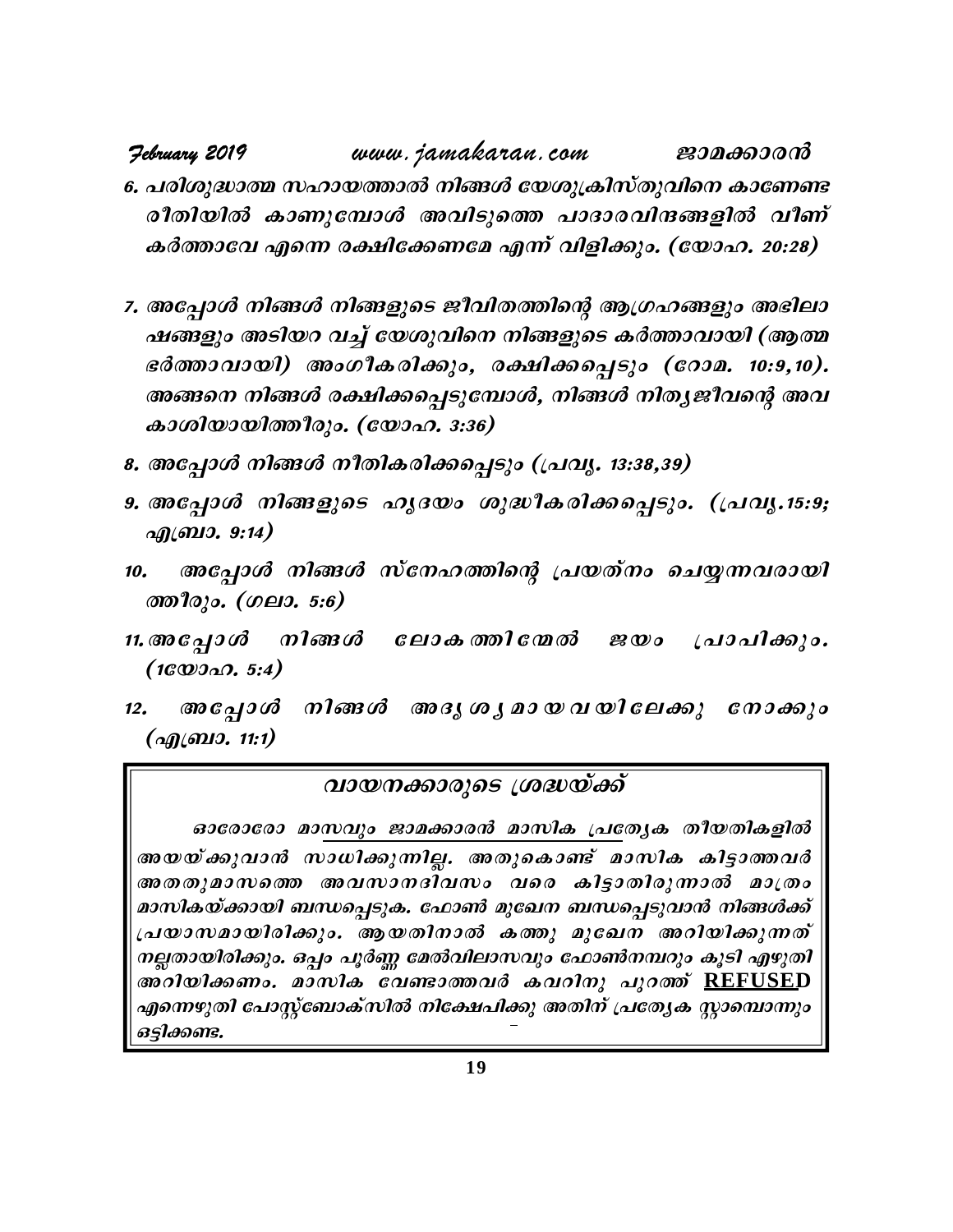# **C.S.I. - മധുര - രാമനാഥപുരം M**адели фазиция - C.S.I. Church, Madurai - Convention



2019 –ാം ആണ്ടിലെ ആദ്യ കൺവെൻഷൻ യോഗം മധുരയിൽ ആരം ഭിച്ചു. ഈ സഭയിൽ 3-ാം പ്രാവശ്യമാണ് പ്രസംഗിക്കാൻ ക്ഷണിക്കപ്പെട്ടത്. ബിഷപ്പ് അവർകളുടെ പ്രാരാഭ പ്രാർഥനയോടെ യോഗങ്ങൾ ആരാഭിച്ചു. യോഗങ്ങൾ വളരെ അനുഗ്രഹമായിരുന്നു. ഞാറായാഴ്ചയുളള രണ്ട് ആരാ  $\omega$ നകളെ ഒരു ആരാധന യോഗമാക്കി മാറ്റി ദൈവവചനം ശ്രവിക്കാനുളള ഏർപ്പാട് ചെയ്തു. ഒരോ മാസത്തെ ആദ്യ ഞായറാഴ്ചകളിലും, കർത്തൃ മേശയുളള ഞായറാഴ്ചകളിലും 30 മിനിറ്റിൽ കൂടുതൽ ഞാൻ പ്രസംഗി ക്കാറില്ല. പക്ഷേ, ഈ യോഗത്തിൽ മാത്രം ഒന്നേമുക്കാൽ മണിക്കൂർ പ്രസം ഗിച്ചു. ഇതിന് കാരണം വചനം കേൾക്കാനുളള അവരുടെ ആഗ്രഹത്തെ ശുശൂഷക്കാരും സഭാകമ്മിറ്റിയും ചേർന്ന് പ്രതിഫലിപ്പിച്ചതാണ്. ആഗ്രഹ ങ്ങളെ മാനിക്കുന്ന ദൈവം അനേകരുടെ ആഗ്രഹങ്ങളെ വചനം കേൾപ്പിച്ച് ക്കാറില്ല. പ്രക്ഷേ, ഈ യോഗത്തര മാത്ര ക്കിെമുക്കാര് മണ്കാര് പ്രസാ<br>ഗിച്ചു. ഇതിന് കാരണം വചനം കേൾക്കാനുളള അവരുടെ ആഗ്രഹത്തെ<br>ശുശ്രൂഷക്കാരും സഭാകമ്മിറ്റിയും ചേർന്ന് പ്രതിഫലിപ്പിച്ചതാണ്. ആഗ്രഹ<br>ങ്ങളെ മാനിക്കുന്ന ദൈവം അനേകരുടെ ആഗ് Irakkam, Assistant Vicar Rev. Samuel **ഇവരോടൊപ്പം സഭാ കമ്മിറ്റിയും യോഗങ്ങൾ**  $\ket{m}$ ായി ക്രമീകരിച്ചു. ധാരാളം പേർ രക്ഷിക്കപ്പെടാനിടയായി.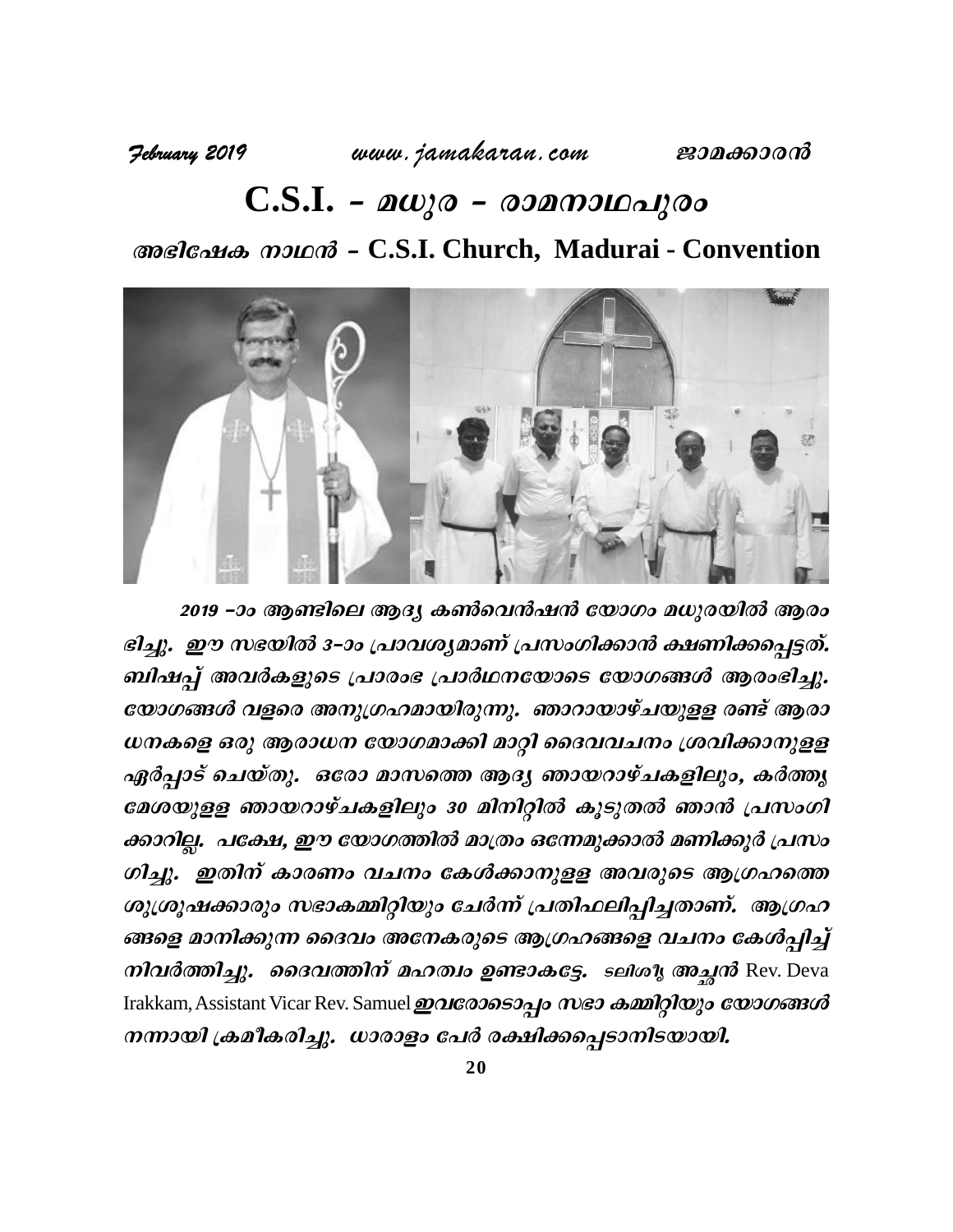**February 2019** www.jamakaran.com **Pma¡mc³**



പോട്ടോയിൽ കാണപ്പെടുന്ന അഞ്ചാം ക്ലാസ് പഠിക്കുന്ന ഈ ബാലൻ, മധുര സഭയിൽ മുഴു t I m ¬ { K n t K j t \ b p w ഫോട്ടോയിത കാണപ്പെടുന്ന<br>അഞ്ചാം ക്ലാസ് പഠിക്കുന്ന ഈ<br>ബാലൻ, മധുര സഭയിൽ മുഴു<br>കോൺ ഗ്രി ഗേഷ നേയും<br>കീബോർഡ് വഴി പാട്ടിൽ വഴി<br>നടത്തുന്നു. ഈ പയ്യൻ മ്യൂസിക്<br>ക്ലാസിൽ പഠിച്ചിട്ടില്ല. നടത്തുന്നു. ഈ പയ്യൻ മ്യൂസിക് ബാലന്ദ, മധുര സഭയിത മുഴു<br>കോ ൺ ഗ്രി ഗേഷ നേയും<br>കീബോർഡ് വഴി പാട്ടിൽ വഴി<br>നടത്തുന്നു. ഈ പയ്യൻ മ്യൂസിക്<br>ക്ലാസിൽ പഠിച്ചിട്ടില്ല.<br>നോട്ടേഷൻസ് അറിയില്ല. നോട്ട്സ്<br>ഒന്നും കാണാതെ കേട്ട് ശ്രുതി നോട്ടേഷൻസ് അറിയില്ല. നോട്ട്സ് കിബോര്ഡ വഴി പാട്ടിൽ വഴി<br>നടത്തുന്നു. ഈ പയ്യൻ മ്യൂസിക്<br>ക്ലാസിൽ പഠിച്ചിട്ടില്ല.<br>നോട്ടേഷൻസ് അറിയില്ല. നോട്ട്സ്<br>ഒന്നും കാണാതെ കേട്ട് ശ്രുതി<br>തെറ്റാതെ കീബോർഡ് വായിച്ച്<br>നവരെല്ലാം അവൻ വായിക്കുന്ന sXämsX Iot\_mÀU v hmbn¨v coXn Iv AXnibn¨p. C§s\ Xme´p e`n¨ k`bnse Ipªp§sf

സഭയെ പാട്ടിൽ വഴി നടത്തുന്നു. കാണുന്നവരെല്ലാം അവൻ വായിക്കുന്ന സഭ ഉത്സാഹപ്പെടുത്തണം. ഇവൻ ഈ സഭയുടെ ഒരു ഉപസഭയിലെ ഉപദേശിയുടെ മകനാണ്. ഈ വലിയ സഭ അവനെ തങ്ങളുടെ സഭയിൽ കീബോർഡ് വായിക്കാൻ ദത്തെടുത്തിരിക്കുന്നു. ദൈവനാമം മഹത്വപ്പെടട്ടെ.



 $[$ പാർത്ഥനയ്ക്കുമായി പ്രത്യേക സമയം ക്രമീകരിച്ചിട്ടുണ്ട്. ഇതിലേക്കായി **@**Dinumanus **and \$** *Ostats Ostats Contrary Contrary Contrary Contrary Contrary Contrary Contrary Contrary Contrary Contrary*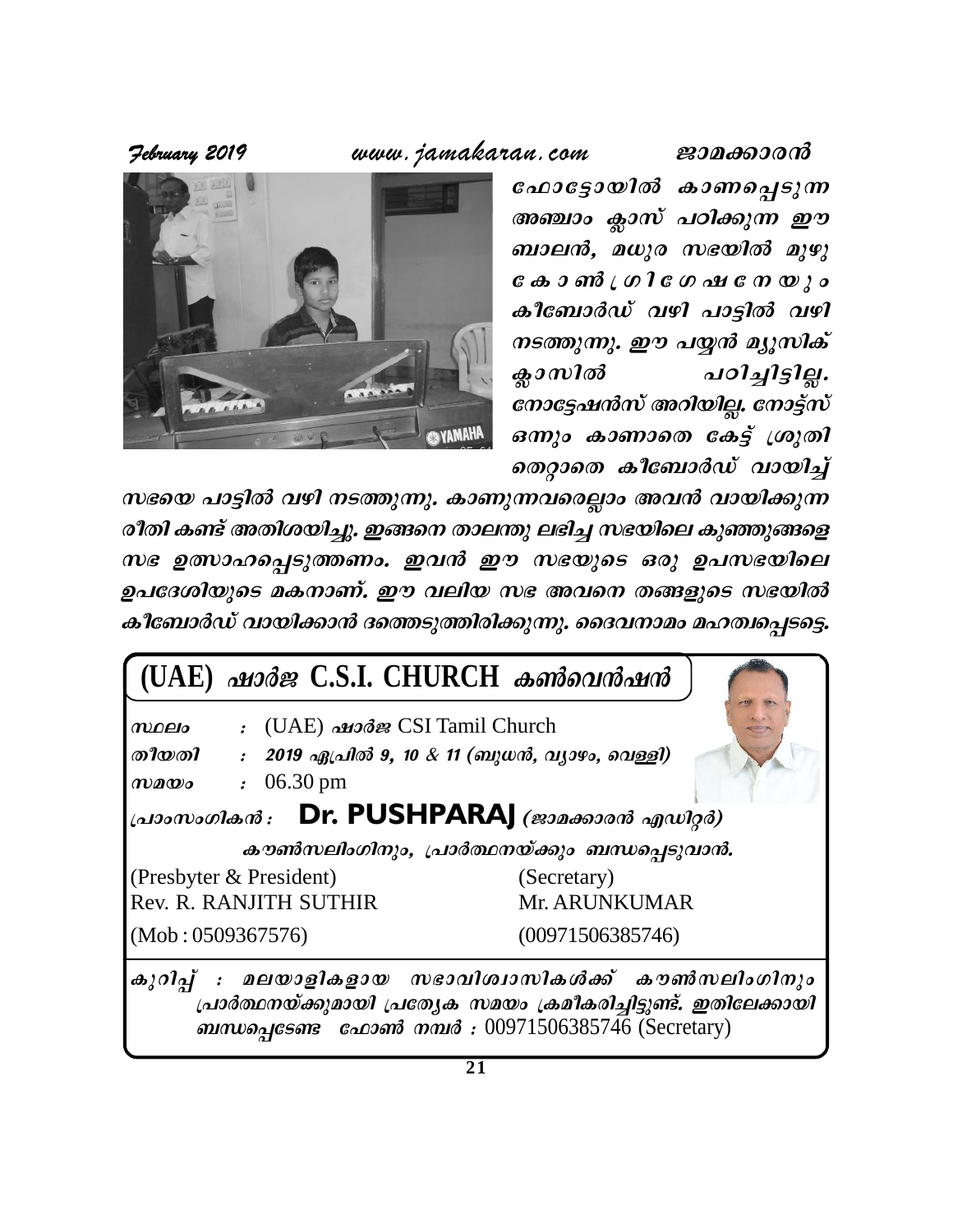February 2019

### www.jamakaran.com

# മലബാർ സി.എസ്.ഐ. ഡയോസിസ് **CODACAL FRITZ MEMORIAL C.S.I. CHURCH CONVENTION**



മലബാർ  $m$ l.  $\Delta q$   $m$ .  $\partial \Delta q$ .  $\boldsymbol{u}$ യോസിസിൽ കൊടയ്ക്കൽ  $($   $\triangleleft$   $C \triangleleft CO \ 000$  $\omega$ ண  $\boldsymbol{\mathcal{D}}$ പ്രസംഗിക്കുന്നത് നാലാമത്തെ പ്രാവശൃമാണ്.  $\cos\theta$  $\lim_{m \to \infty}$   $\lim_{n \to \infty}$   $\frac{3}{2}$   $\lim_{n \to \infty}$  $\boldsymbol{\theta}$ മണോഗി,

പെരിന്തൽമണ്ണ ഈ ഭാഗങ്ങളിൽ നിന്നെല്ലാം ധാരാളംപേർ ഈ യോഗങ്ങളിൽ പങ്കെടുത്ത് അനുഗ്രഹങ്ങൾ പ്രാപിച്ചു. ഈ യോഗങ്ങൾ ക്രമീകരിച്ചത് സഭയിലെ പ്രായം കൂടിയ ആളുകൾ ഒന്നുകൂടി "സീനിയർ ഫ്രണ്ട്സ് ഫെല്ലോഷിപ്പ്'' എന്ന ഒരു സംഘടന ഉണ്ടാക്കി ആ ത്മി $\bm{w}$ ഉണർവുയോഗങ്ങളും സാമൂഹ്യ സേവനങ്ങളും ചെയ്യുന്ന വിവരങ്ങൾ യോഗത്തിൽ അറിയിച്ചപ്പോൾ ദൈവത്തെ സ്തുതിച്ചു.

സ്ത്രീ ജനസഖ്യം, യൂത്ത് ഫെല്ലോഷിപ്പ്, മെൻസ് ഫെല്ലോഷിപ്പ്, അച്ചൻമാരുടെ കൂട്ടായ്മ ഇതുമാതിരിയുള്ള കൂട്ടായ്മകൾ സഭകളിൽ നടക്കുന്നത് 22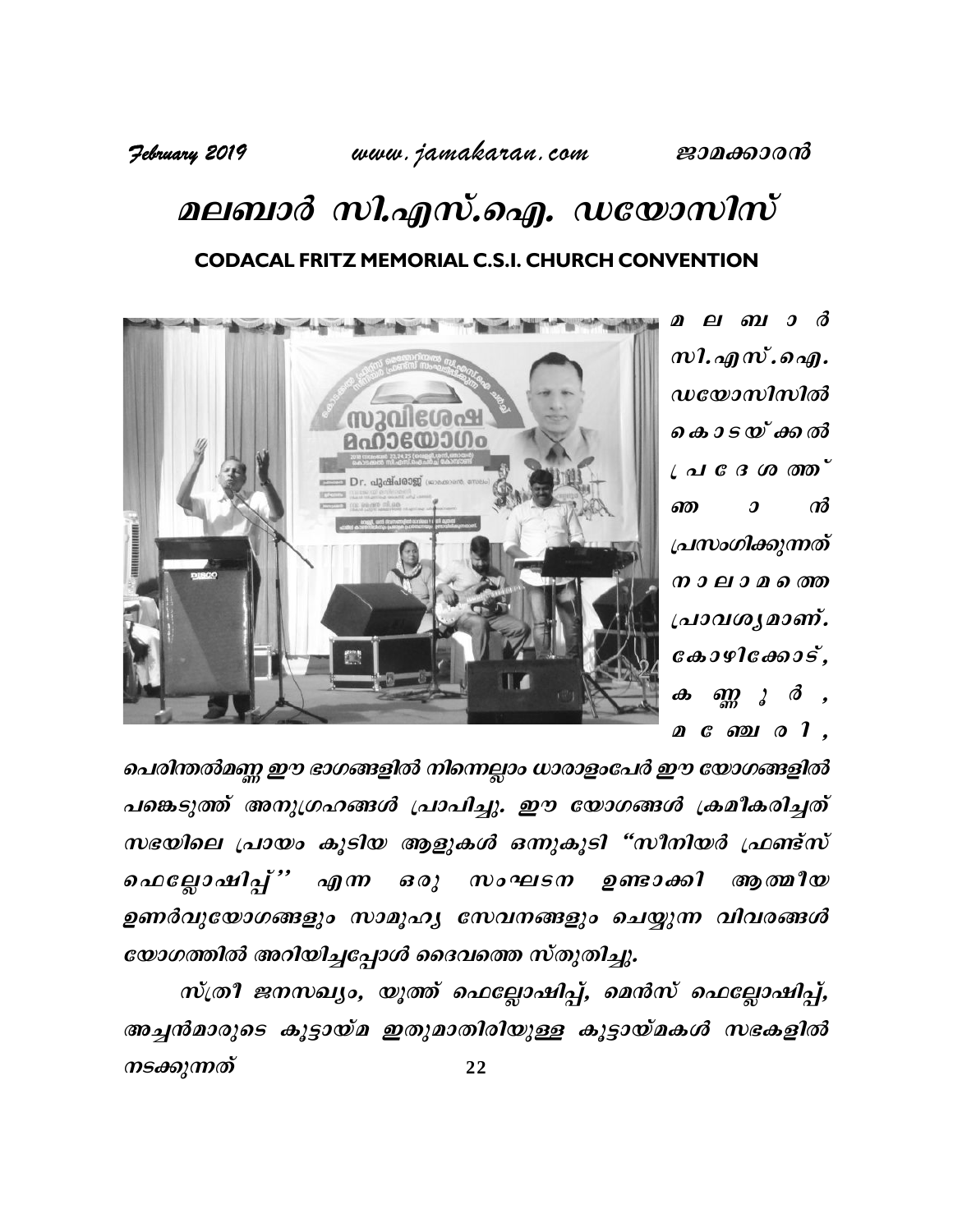www.jamakaran.com

ജാമക്കാരൻ



ഞാൻ കണ്ടിട്ടുണ്ട്. പ്രായംകൂടിയവരെന്നും പറഞ്ഞ് സഭകളിൽ ഒതുക്കപ്പെടുന്ന ഇവർ എല്ലാവരുംകൂടി ഇങ്ങനെ ഒരു സംഘടന തുടങ്ങിയിരിക്കുന്നത് എല്ലാ സഭകൾക്കും ഒരു മാതൃകയാണ്. പ്രായമുള്ളവരെ ദൈവവേലയുടെ മുൻനിരയിൽ കൊണ്ടുവരേണ്ടത് ആവശൃമാണ്. അവരെക്കൊണ്ട് ഇത്രയും വലിയ യോഗങ്ങളും പ്രവർത്തികളും ഈ പ്രായത്തിലും നടത്തുവാൻ സാധിക്കുമെന്ന് കൊടക്കൻ സഭ തെളിയിച്ചു. ഇതിന് സഭാകമ്മറ്റിയും എല്ലാ സഭാവിശ്വാസികളും ഒത്തൊരുമിച്ച് പ്രവർത്തിച്ചത് ദൈവത്തിന് പ്രസാദകരായിരുന്നു. മലബാർ ഡയോസിസ് ബിഷപ്പ് അവർകളും ഈ കാര്യത്തിൽ ഉൽസാഹപ്പെടുത്തി യതും മാതൃകാപരമാണ്. Rev. JOY MASILAMANI (Malabar District Board President) യോഗത്തിൽ പങ്കെടുത്ത് ഉദ്ഘാടനം നടത്തി. കേരളത്തിലുള്ള മറ്റു സഭകളും ഈ "സീനിയർ ഫ്രണ്ട്സ് ഫെല്ലോഷിപ്പിന്റെ" മാതൃക പിന്തുടരുന്നത് നല്ലതായിരിക്കും.